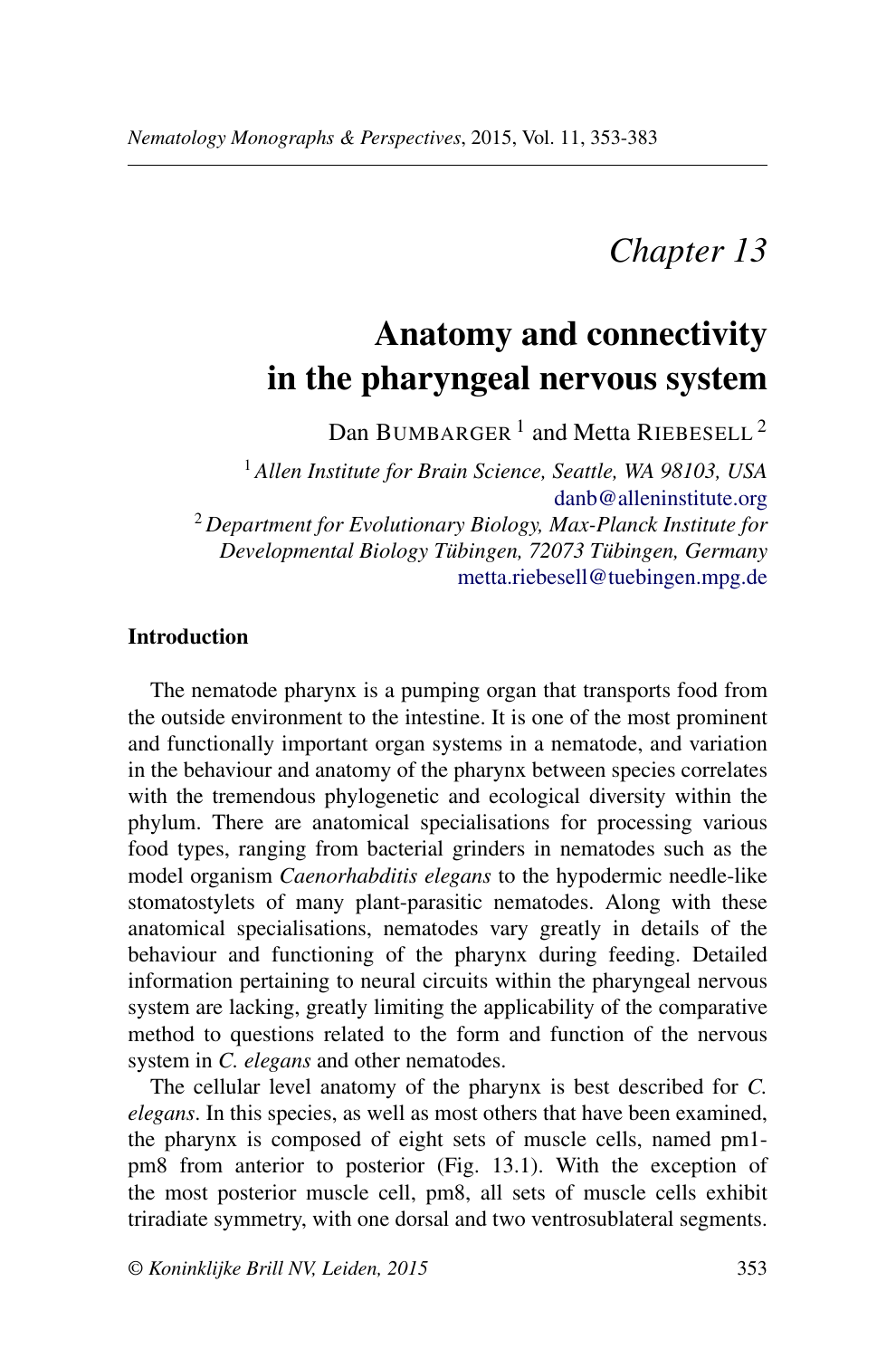

**Fig. 13.1.** *Positions of neuron nuclei in* Pristionchus pacificus *and* Caenorhabditis elegans*. Grey lines outline approximate boundaries of the pharynx and major muscle groups. Black shapes filled with grey indicate the location, size and shape of neuron cell classes. Cell classes with more than one member (I1, I2, M2, M3, MC and NSM) are bilaterally symmetrical. In both species I6 is found on the left hand side of the pharynx and M1 on the right.*

Between these muscle segments are triradiate ventral and superolateral marginal cells. The nematode pharynx is divided into four, functionally specialised, regions, with the first three sets of muscle cells (pm1-pm3) in *C. elegans* making up the procorpus, the next set (pm4) forming the metacorpus, the fifth set of cells (pm5) forming the isthmus and the final three sets of muscle cells (pm6-pm8) forming the terminal bulb. The first two sets of cells in the corpus (pm1, pm2) form part of the mouth opening, or buccal cavity, the rest of the buccal cavity being formed by the tip of pm3 and anterior epidermal cells that are not part of the pharynx. Five gland cells have their nuclei in the terminal bulb of *C. elegans*, two of which open in the terminal bulb, two in the metacorpus and one in the buccal cavity.

A wiring diagram of synaptic connectivity has long been available for the pharyngeal nervous system of *C. elegans* (Albertson & Thomson, 1976). This was, in fact, the first large-scale description of synaptic connectivity based on ultrastructural data and was completed 10 years before the full-animal wiring diagram (White *et al*., 1986). Recently, a pharyngeal nervous system wiring diagram was completed for a second species, the diplogastrid nematode *Pristionchus pacificus* (Bumbarger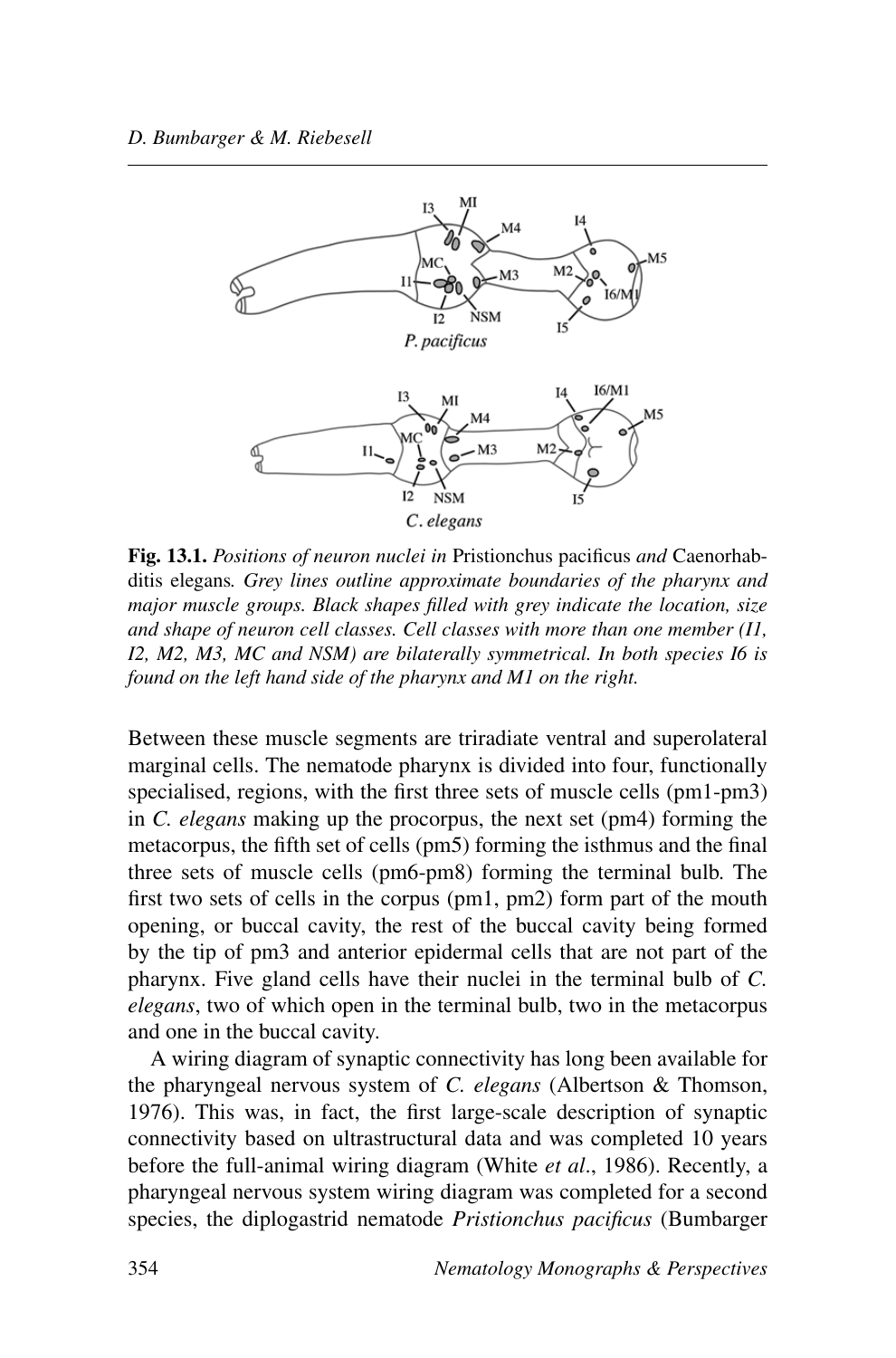*et al*., 2013). In both species this nervous system consists of 20 neurons, a nerve ring neuropil in the metacorpus of the pharynx that facilitates communication between neurons. Communication between the pharyngeal and somatic nervous systems appears to be limited to a single pair of gap junctions towards the anterior of the pharynx, as well as through volume transmission *via* biogenic amines such as serotonin.

This chapter will examine the anatomical details of the pharyngeal nervous system of *P. pacificus* within a comparative context. Due to the limited information available, the discussion will focus on comparisons with the model organism *C. elegans*. Further anatomical details about non-neuronal cells of the pharynx in *P. pacificus* will be described elsewhere. For the purpose of this chapter, it is sufficient to mention that *P. pacificus* has the same number and approximately the same arrangement of cell nuclei as *C. elegans*, with the exception that *P. pacificus* lacks two gland cell nuclei present in *C. elegans*.

## **Overview of the** *P. pacificus* **nervous system**

Although they are not closely related, the general structure of the pharyngeal nervous system is remarkably conserved between *C. elegans* and *P. pacificus* (Bumbarger *et al*., 2013). The relative positions of neuron nuclei are nearly the same (Fig. 13.1), and similarity in the details of neurite position and arborisation within the pharynx makes statements of homology for individual neurons reasonably unambiguous (Chiang *et al*., 2006; Bumbarger *et al*., 2013).

A nerve ring commissure embedded in the metacorpus at the junction between the muscle cells pm4 and pm5 encircles the pharyngeal lumen and serves as the primary point of communication between neurons. In both species, three nerves extend anteriorly from the nerve ring into the procorpus in the dorsal and subventral sectors, and two nerves extend posteriorly into the isthmus in the ventrosublateral sectors (Fig. 13.2). The neurons I6 and M1 enter the posterior nerve ring individually, the former dorsally and the latter dorsally and slightly to the right.

The entry/exit locations of nerves into the nerve ring in *P. pacificus* differ slightly from *C. elegans*, most probably as a result of differences in the anatomy of the interface between pharynx muscles pm4 and pm5. Muscle pm5 forms a larger portion of the median bulb in *C. elegans* than it does in *P. pacificus*. In *C. elegans*, the posteriorly directed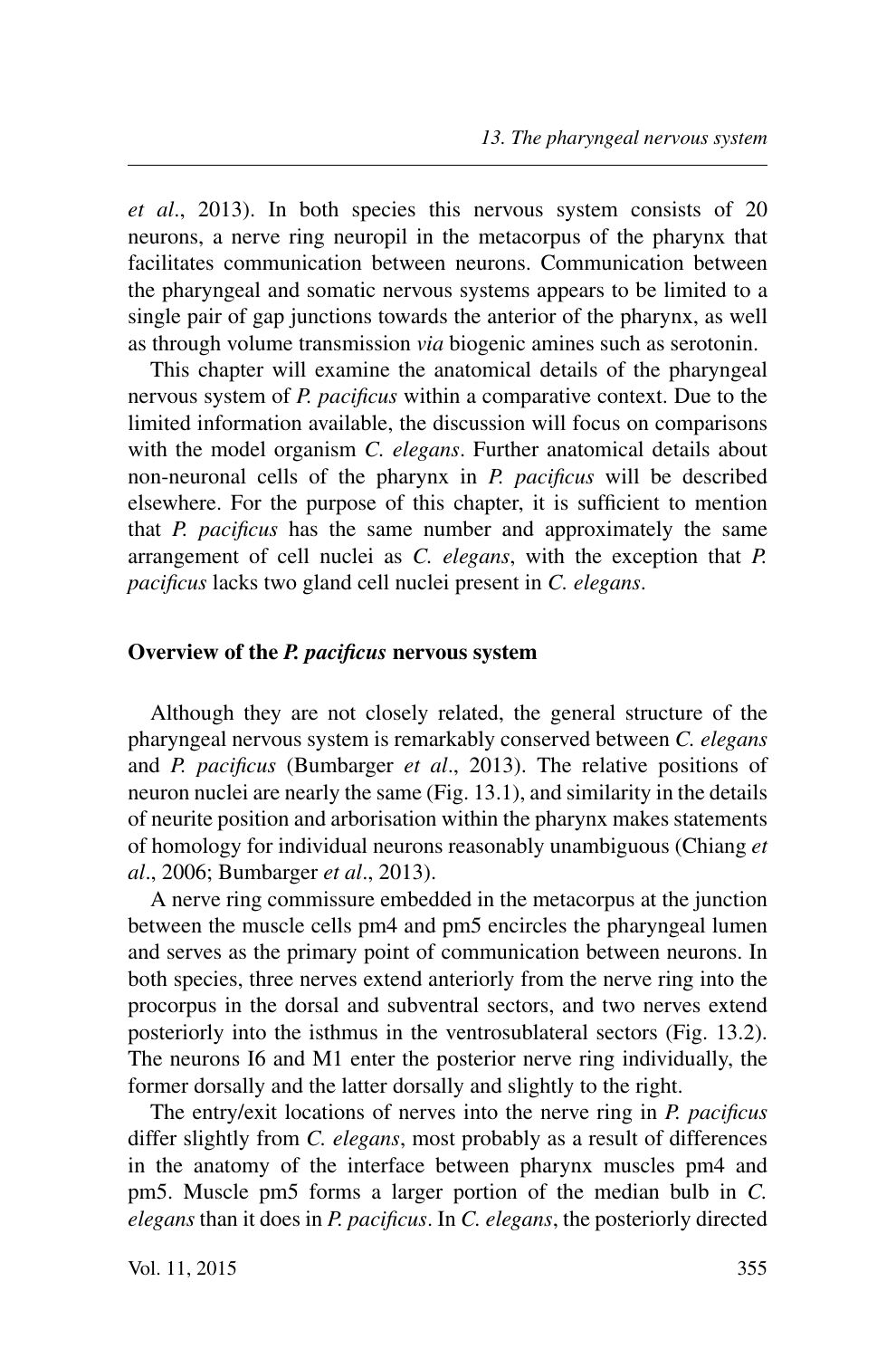

**Fig. 13.2.** *Comparison of pharyngeal nerve ring structure between* Pristionchus pacificus *and* Caenorhabditis elegans*. A, C, E: The pharyngeal nerve ring of* P. pacificus*; B, D, F: The pharyngeal nerve ring of* C. elegans*. A, B: Dorsal perspective with anterior at the top and posterior at the bottom; C, D: View from anterior and left of the nerve ring: E, F: View from posterior and left of the nerve ring. Capital letters with lines indicate neurons found in each nerve at that location. Black arrowheads indicate the location of the anterior metacorpus commissure. Important differences include the presence of accessory nerves in* P. pacificus*, and medial (*P. pacificus*)* vs *peripheral (*C. elegans*) connection points for the dorsal and ventrosublateral posterior nerves. Abbreviations: n* = *pharyngeal nerve ring; a* = *pharyngeal nerve ring accessory nerve.*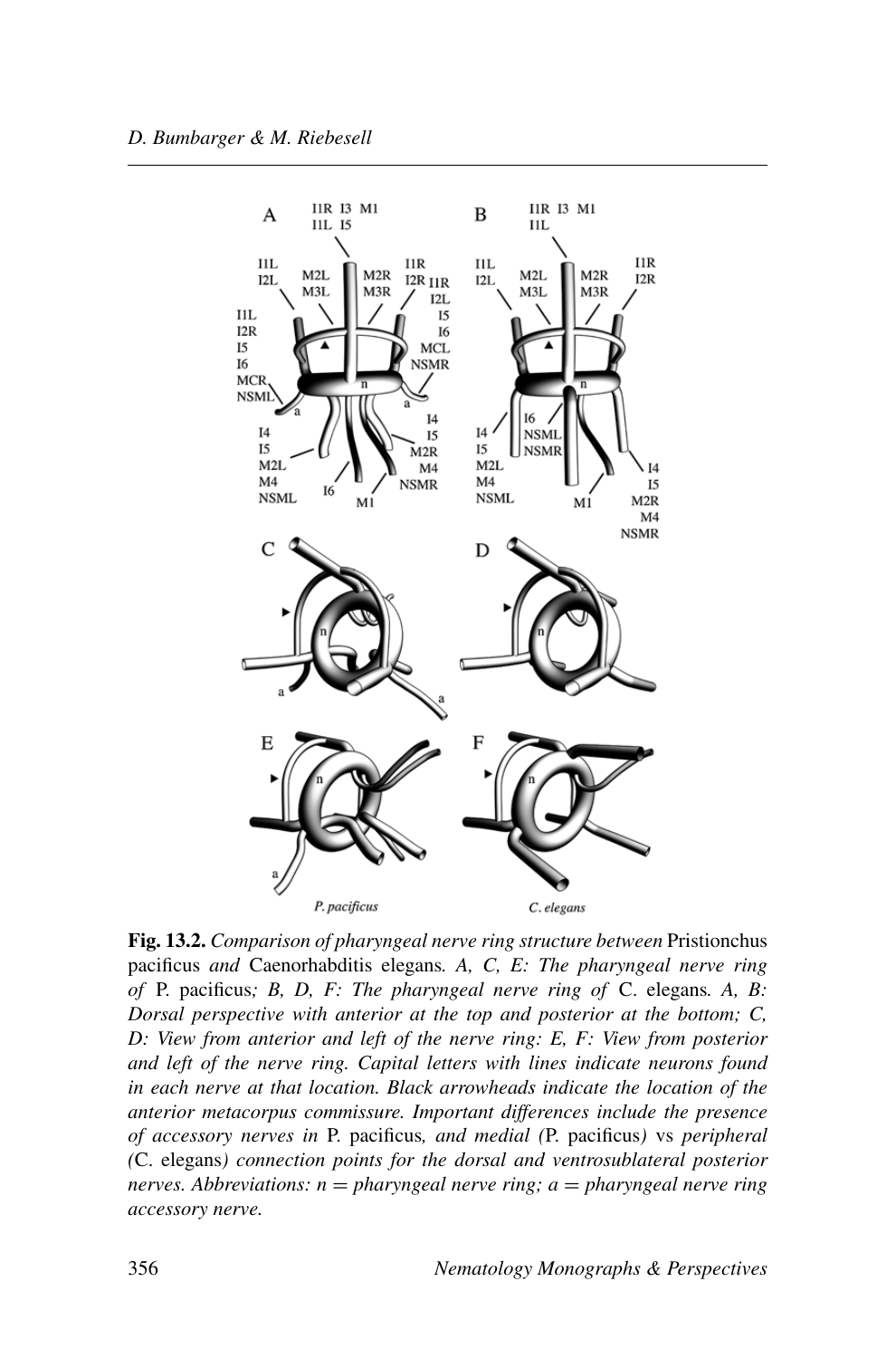ventrosublateral nerves exit the nerve ring and pass anterior to the M3 cell body as they extend peripherally through the median bulb, then turn to extend posteriorly along the outside of the isthmus. In the ventrosublateral sectors of *P. pacificus*, there are short accessory nerves that extend peripherally anterior to the M3 cell bodies before extending posteriorly (Fig. 13.2), just as the main ventrosublateral nerves do in *C. elegans*, but do not enter the isthmus. These accessory nerves in *P. pacificus* consistently contain processes from I2, I6 and neurosecretory motor (NSM) neurons, and can variably also contain processes from I1, I5 and MC. The neurites originating from the cell bodies of M3 neurons enter the nerve ring at the same location as the accessory nerves.

The relative positions of neurons within the nerve ring have previously been examined only in transverse sections through the animal. This orientation is not ideal, as interpretation will differ according to where in the nerve the section is observed. In order to examine neuron positions in a more relevant way, we constructed 3D models of the nerve ring for both species and used these to examine virtual ventral-radial and subdorsalradial sections through the nerve ring (Fig. 13.3). These virtual slices reveal some amount of conservation in the placement of neurons within the nerve ring. For example, M4 is conserved in having a medial position in both the ventral and subdorsal regions of the nerve ring. MI is anterior in the ventral nerve ring of both species.

Due to evolutionary changes in neurite morphology, the neurites present in each region of the nerve ring differ between species. In *P. pacificus*, the neurons I4, M4 and MI cross the ventral midline of the nerve ring. In *C. elegans*, two additional neuron classes consistently cross ventrally (NSM and I5). Two others (I2 and I1) vary between individuals in whether they cross or not. NSM in *P. pacificus* is highly unusual in that it is the only pharynx neuron that does not send a process oriented circumferentially within the nerve ring or the anterior metacorpus commissure. It passes through the nerve ring with a longitudinal orientation and does not form synapses at this location; nor does it cross the ventral midline as it does in *C. elegans*. Processes from the neurons I3, I4 and I6 are consistently found in the subdorsal nerve ring of *P. pacificus* but not in *C. elegans*.

A second, smaller, commissure composed of the neuron classes M2 and M3, here termed the anterior metacorpus commissure, bridges each ventrosublateral sector by encircling the pharynx dorsally just anterior to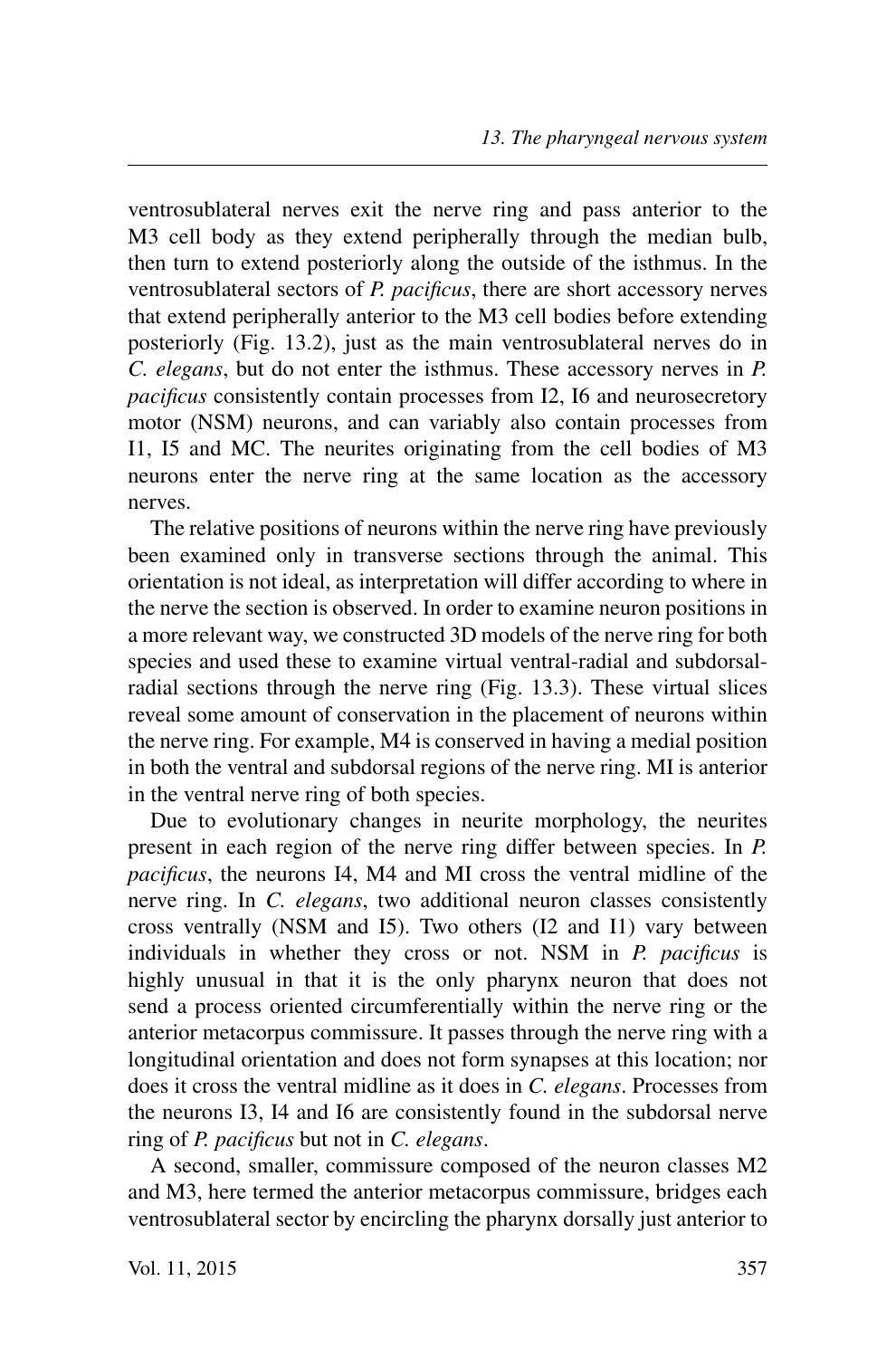

**Fig. 13.3.** *Virtual radial sections through the pharyngeal nerve rings of* Pristionchus pacificus *and* Caenorhabditis elegans*. A: Virtual radial section through the right subdorsal nerve ring; B: Virtual radial section through the ventral nerve ring. In both panels, slices are oriented with anterior to the left, peripheral above, and medial below.*

the nerve ring. In both species this commissure passes through the pm4 muscle cell. In *P. pacificus* it travels between the mc1 and mc2 marginal epithelial cells, whereas our observations indicate that in *C. elegans* it travels through the mc1 cell and does not come in contact with mc2.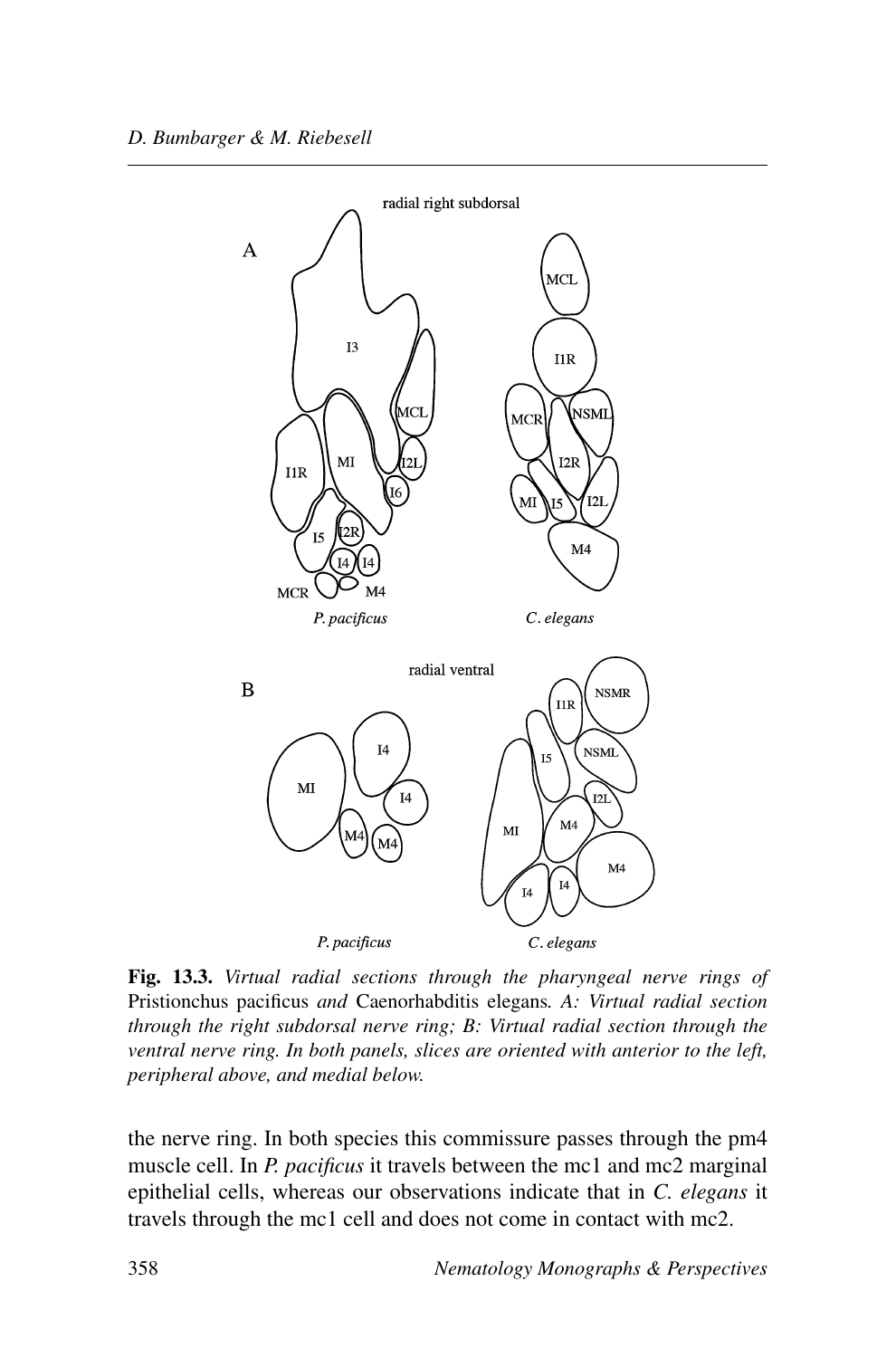A terminal bulb commissure that bridges the ventrosublateral and dorsal regions of the pharynx has been described in *C. elegans* as consisting of processes from I4, I5 and M5. In *P. pacificus*, this commissure is formed primarily by I4 and I5 and appears to be in a similar location. The single process of M5 in *P. pacificus* travels only briefly through the commissure before extending anteriorly with a neurite from I6 into the isthmus. The exact location of the commissure is not described for *C. elegans* but in *P. pacificus* it is located in between the pm5 and pm6 muscle cells and passes through the g1 dorsal gland cell.

The two species appear to have nervous systems constructed of the same component parts with similar anatomy, yet there are significant differences in pharynx function and behaviour that raise questions about structure-function relationships in nervous systems. The regions of the pharynx that are coupled in their activity differ between major groups of nematodes. The metacorpus and terminal bulb are coupled in *C. elegans*, whereas the isthmus and terminal bulb are coupled in *P. pacificus* (Chiang *et al*., 2006). The terminal bulb of *P. pacificus* and other diplogastrid nematodes has undergone an evolutionary shift from exhibiting pumping activity to being a peristaltic region (Chiang *et al*., 2006). Perhaps most interestingly, the anterior region of the pharynx in *P. pacificus* has evolved more complex behaviour in order to accommodate multimodal feeding. While feeding on bacteria, the anterior pharynx of *P. pacificus* appears to function very similarly to *C. elegans* and other nematodes, but when predatory on other nematodes a specialised tooth in the mouth opening is actuated and the pumping rate decreases substantially.

#### **Sensory input in the pharynx**

Little is known, even for *C. elegans*, about sensory input within the pharyngeal nervous system. No ciliated neurons have been reported within the pharynx of either *C. elegans* or *P. pacificus*. Neurons are designated as putative mechanosensory or proprioceptive neurons when a branch terminates in a subcuticular ending with an attachment to the cuticle lining the pharynx lumen. In *C. elegans*, the neuron classes M3, I1, I2, I3, I5 and I6 contain such subcuticular endings. With the exception of I5, the same neurons have subcuticular endings in *P. pacificus*,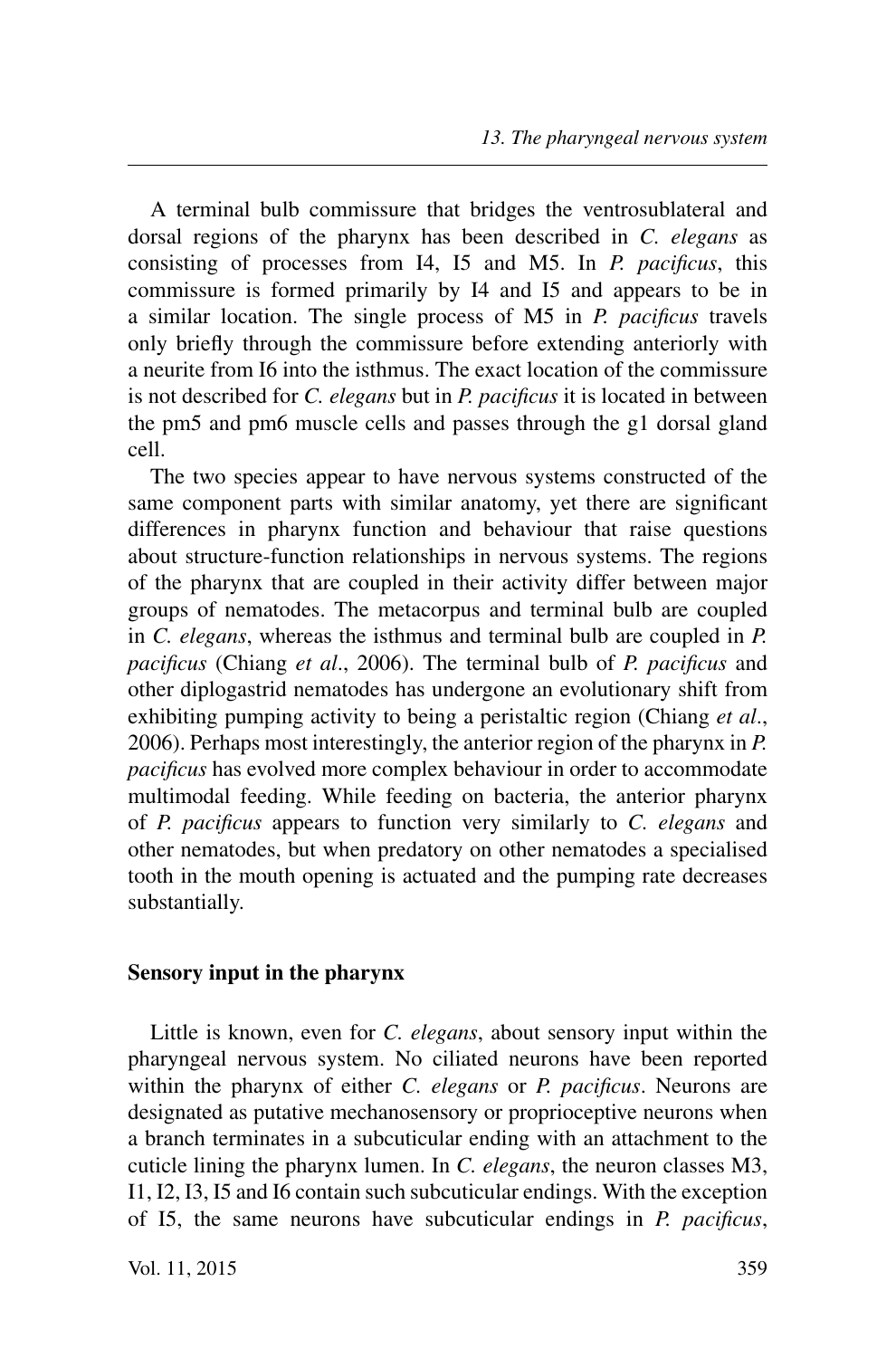indicating the likelihood that sensory inputs into the pharynx are largely conserved.

The lack of a subcuticular ending in the I5 neuron of *P. pacificus* does not completely rule out a sensory function. I5 in this species forms a ring around the pharynx lumen at the junction between pm4 and pm5, travelling through the terminal bulb commissure on the dorsal side. Here I5 is unusual in that it displays numerous varicosities not correlated with the presence of synapse locations. These varicosities are not present in the equivalent region of I5 in *C. elegans* and could be indicative of specialised function.

M3 was erroneously reported to have two subcuticular endings in *P. pacificus* (Bumbarger *et al*., 2013). There is a posteriorly directed process but it lacks the darkly staining junctions reported for other putative sensory endings. In *C. elegans*, the M3 putative sensory ending contacts the cuticle of the pharyngeal lumen just posterior to the nerve ring. In *P. pacificus*, however, the sensory ending is associated instead with the cuticle of the subventral gland cell ducts rather than the pharyngeal lumen and forms junctions with the pm4 and pm5 muscle cells.

I1, I2, I3 all have subcuticular endings in similar locations in both species. I1 and I3 attach to the cuticle in between the pm1 and pm2 muscle cells. I2 attaches adjacent to pm1, just anterior to I1; in *P. pacificus*, but not *C. elegans*, it differs in morphology from other pharynx subcuticular endings in that it penetrates into the cuticle, resulting in less of a barrier between it and the outside environment (Fig. 13.4). All



**Fig. 13.4.** *Subcuticular endings for the neuron cell classes I1 and I2 in* Pristionchus pacificus*. A: I1 projects between muscle cells pm1 and pm2 and terminates adjacent to the cuticle; B: I2 projects through a small pocket formed by the folding on the anterior side of pm1 and terminates within the cuticle, rather than adjacent as for other subcuticular endings in the pharynx. This terminus is immediately anterior to that of I1. (Scale bar*  $= 0.5 \mu m$ *.)*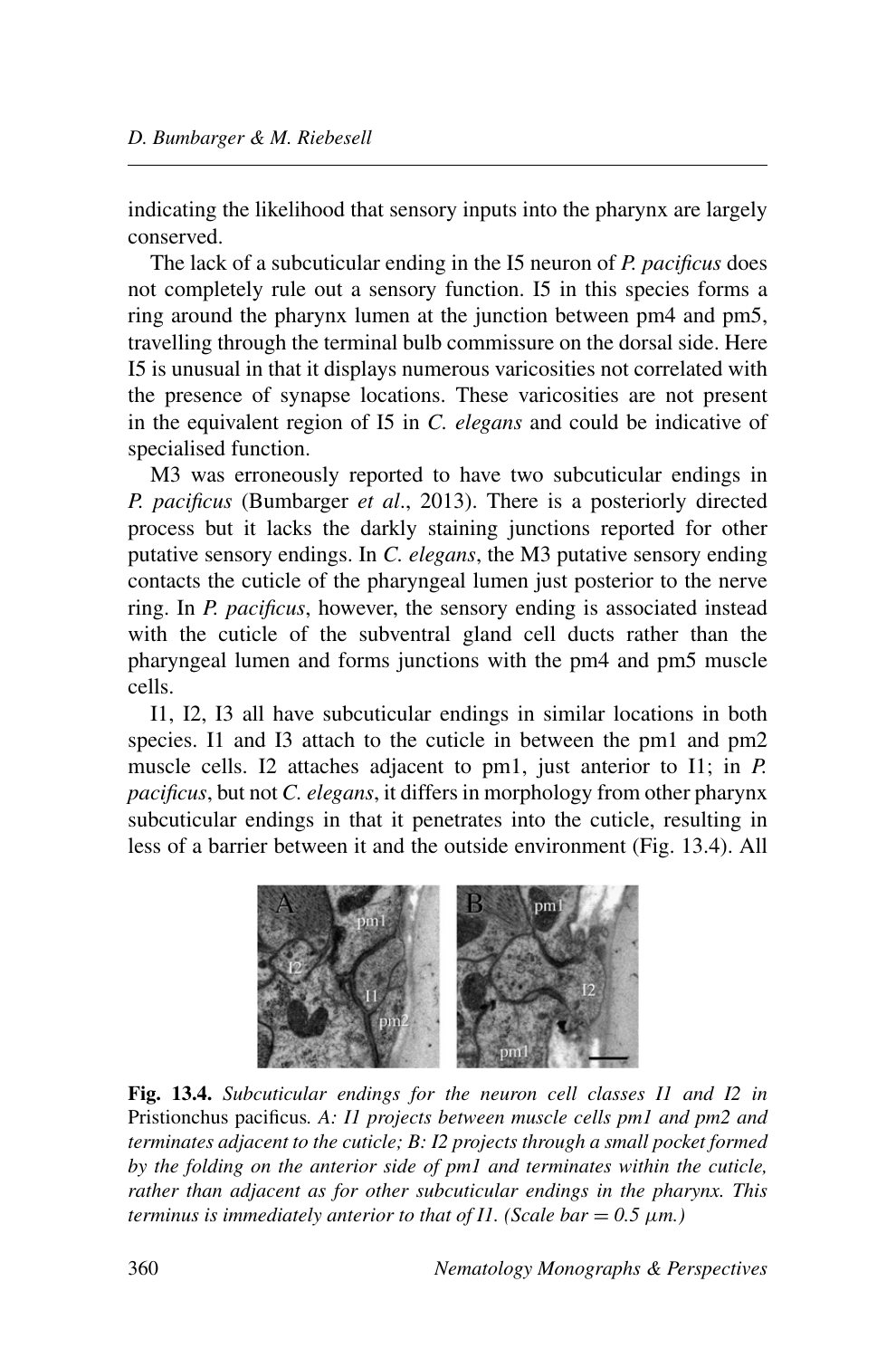three of these neuron classes in *P. pacificus* were observed to contain an accumulation of vesicles close to the ending, although no presynaptic densities are nearby.

In *C. elegans*, the subcuticular ending of I6 is found at the distal end of a neurite that originates at the posterior neuron cell body and attaches to the cuticle between muscle cells pm5 and pm6. In *P. pacificus* the equivalent neurite has a more complex morphology, described in more detail in the individual neuron descriptions below. The cuticle attachment point of I6 in *P. pacificus* is between pm6 and pm7, a more posterior attachment point than in *C. elegans*. In addition, at this subcuticular ending the neurite in *P. pacificus* forms a branch that projects to the posterior end of the terminal bulb. Here it wraps around the pharyngeal lumen where the pharynx and pharyngeal-intestinal valve meet. At the same location, the distal tips of NSM also wrap around the pharynx. The location expands as food is transported into the intestine, raising the possibility that I6 and/or NSM may have a sensory function at this location that is evolutionarily derived in *P. pacificus*.

#### **General observations on connectivity**

Maps of synaptic connectivity in the pharynx of *P. pacificus* resulted in the first comparison between species of complete anatomically determined maps of wiring for a large functional unit of any nervous system (Bumbarger *et al*., 2013). The *P. pacificus* data were compared to the first study of its kind from *C. elegans* (Alberton & Thomson, 1976). A graph theoretical treatment of these data in the nematode comparative connectomics study (Bumbarger *et al*., 2013) was restricted to analysis of cell classes rather than individual cells, as the available *C. elegans* data neglected to identify individual neurons as postsynaptic partners in their diagrams, instead only listing the cell class. Furthermore, an ongoing reanalysis of the original transmission electron micrographs for *C. elegans* (Cook *et al*., 2014; [www.wormwiring.org\)](http://www.wormwiring.org) identified serious flaws that make it regrettably difficult to put much weight on comparisons with *C. elegans* at present. Specifically, they identify numerous connections missed in the original analysis, particularly those to muscle cells. This re-analysis is likely to show that *C. elegans* exhibits a higher level of conservation in connectivity with respect to *P. pacificus* and will certainly impact our view of how these circuits function.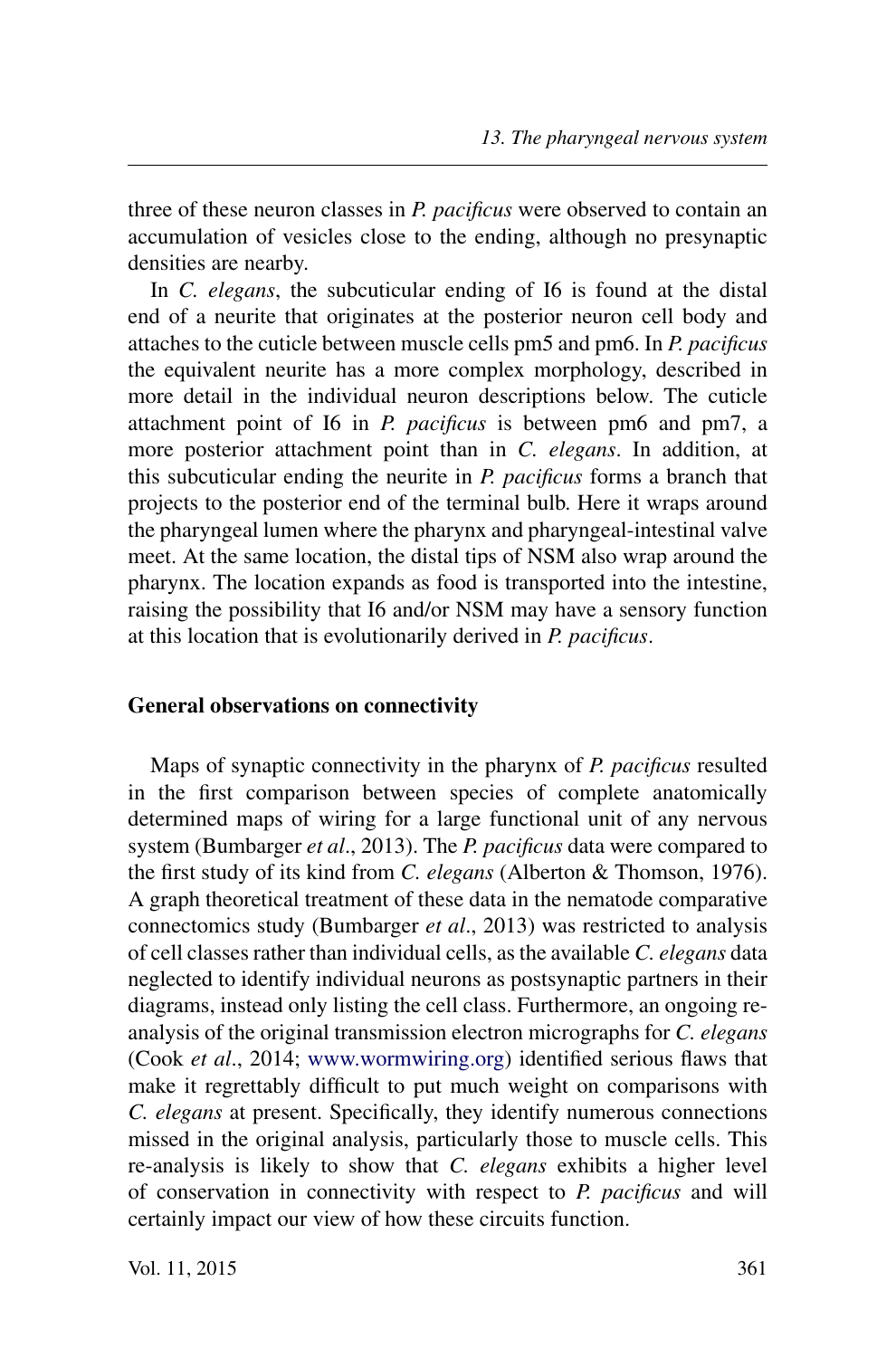In light of this forthcoming re-analysis, it is best to focus on patterns that are based on conservation rather than divergence in the connectivity matrix between *P. pacificus* and *C. elegans*. Several patterns can be observed where the synapse classes present are very similar, but the locations of synapses are likely to be indicative of differences in developmental signalling pathways and circuit function. For example, in *P. pacificus* the muscle cell pm3 receives synapses along its entire length, whilst in *C. elegans* the homologous muscle cell receives synapses only close to the mouth opening (Cook *et al*., 2014; [www.wormwiring.org](http://www.wormwiring.org)). Similarly, the neuron M5 is presynaptic to the muscle cell pm5 along its entire length in *C. elegans*, but the synapses are restricted to the anterior portion of pm5 in *P. pacificus*.

How much does synaptic connectivity between homologous neurons change over evolutionary time? Comparative physiology in systems such as the crustacean stomatogastric ganglion or swimming circuits in leaches has demonstrated that the formation or removal of connections is not necessary for major evolutionary modifications in animal behaviour (Katz & Harris-Warrick, 1999; Newcomb & Katz, 2009; Baltzley *et al*., 2010; Sakurai *et al*., 2011). Instead, explanations for behavioural differences between species derive primarily from changes in the physiological properties of synapses (*e.g.*, a change in neurotransmitter) rather than a change in a connectivity matrix. However, comparative circuit descriptions in the visual systems of flies, using serial transmission electron microscopy, found that connectivity between homologous neurons was surprisingly different between distantly related species. A previous study had identified the evolutionary addition of specific photoreceptor synapses with amacrine cells that the authors hypothesised were associated with increased time resolution in visual processing (Shaw & Meinertzhagen, 1986). Comparison between *P. pacificus* and *C. elegans* has suggested a great deal of evolutionary malleability in synaptic wiring (Bumbarger *et al*., 2013) but forthcoming higher quality *C. elegans* data may change our interpretation.

## **Potential connectivity**

Nervous system connectivity networks are sparsely connected, meaning that only a small portion of possible connections in a connectivity matrix are realised. Spatial proximity is a clear prerequisite to the for-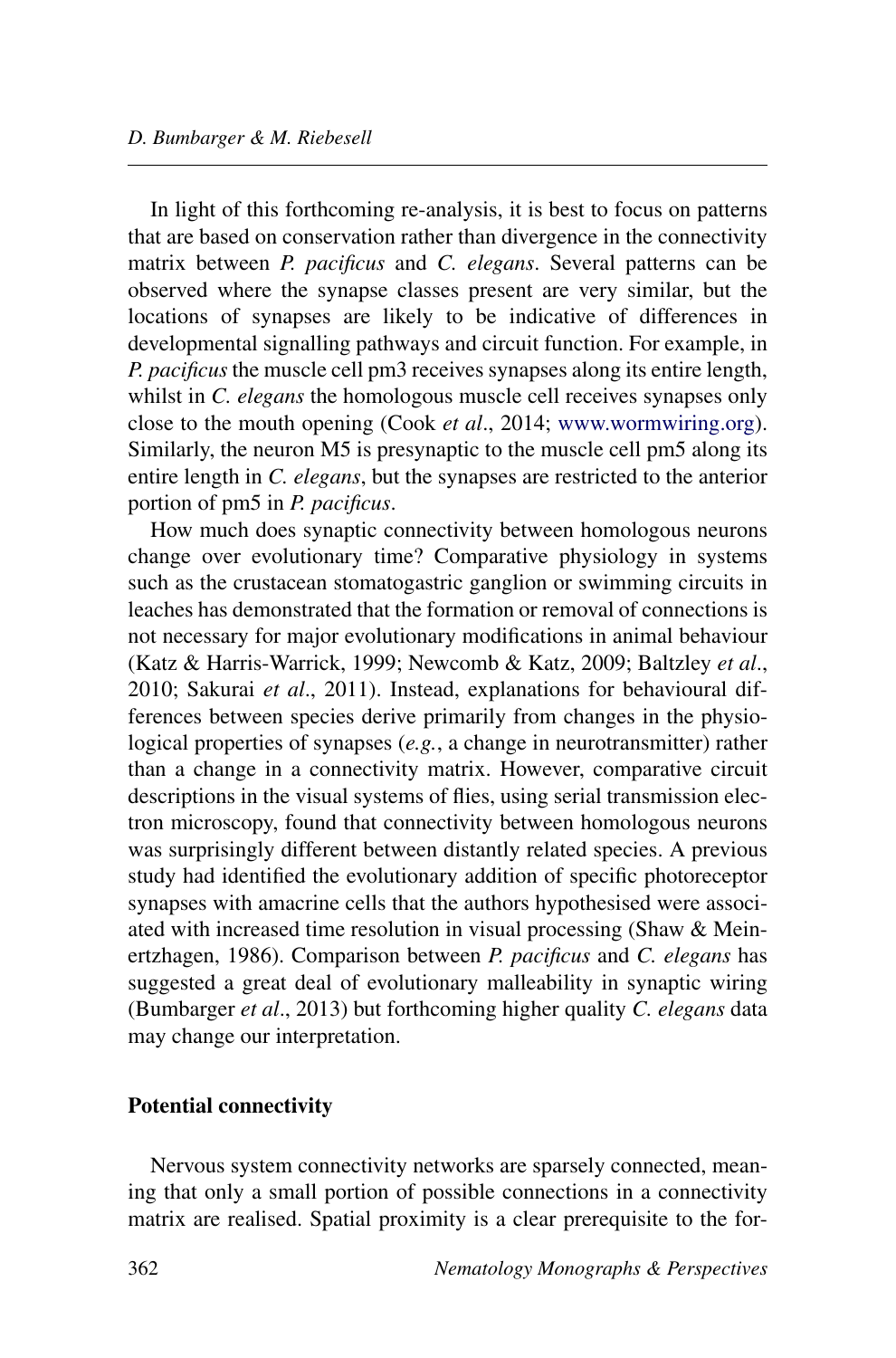mation of synapses not involving volume transmission. Potential connectivity can be defined as the subset of possible connections that meet this proximity requirement and has been explored in the context of improving understanding of the potential for synaptic plasticity (Stepanyants *et al*., 2002).

In order to examine differences in potential connectivity between *P. pacificus* and *C. elegans*, we re-examined the anatomical data for one individual from each species and represented it as adjacency matrices that indicate whether or not neuron cell classes in the pharynx nerve ring come close enough to one another potentially to form a synapse (Table 13.1). Rather than representing observed synaptic connectivity, this table represents the potential connectivity based on proximity of neurites.

The nervous system of *P. pacificus* is more highly connected in terms of both actual and potential connectivity. Thirteen cell classes enter the nerve ring in both species and there are 78 possible adjacency relationships representing the total possible synaptic connectivity. In *P.*

**Table 13.1.** *Potential connectivity in the pharyngeal nerve rings of* Caenorhabditis elegans *and* Pristionchus pacificus*. A potential connection is observed if two neuron classes are adjacent to each other in at least one region of the nerve ring. White cells indicate where no connection was observed. Dark grey indicates potential connections observed in both species. Cells with a P or C indicate potential connections observed only in* P. pacificus *or* C. elegans*, respectively.*

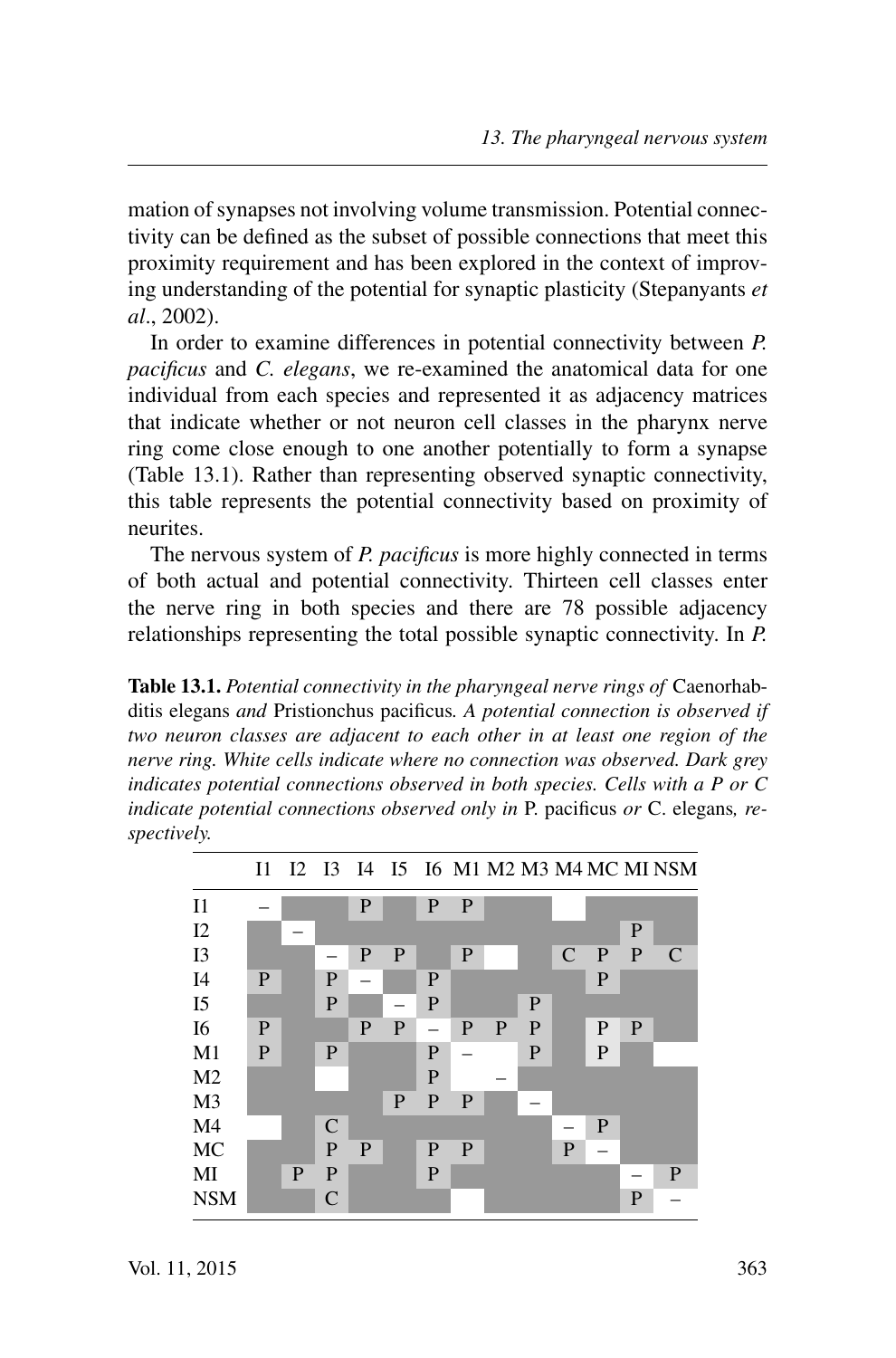*pacificus*, 92.3% of these potential connections are realised, whereas in *C. elegans* they are realised in only 67.0%. In *C. elegans*, no neuron class has potential connectivity with every other neuron class. In *P. pacificus*, I2, I4, I5, I6, M3, MCL and MI come in close proximity to all other neuron classes in the pharyngeal nerve ring. All potential connections in *C. elegans* are present in *P. pacificus*, with the exception of potential I3-M4 and I3-NSM connections.

It is difficult to know the functional implications of potential connectivity comparisons, but the patterns evident between the two species at the very least demonstrate that potential connectivity should be examined together with actual connectivity in future comparative work. With larger networks or with comparisons between more taxa you can, in principle, ask whether potential connectivity places a constraint on the evolutionary formation and removal of connections. The relationship between potential connectivity and synaptic plasticity could also be investigated.

## **Phylogenetic comparison**

Modern treatments of nematode phylogeny divide nematodes into two classes, the Chromadorea and the Enoplea (De Ley & Blaxter, 2002). Most of our knowledge of nematode nervous systems comes from the order Rhabditida, which is within the Chromadorea and includes both *P. pacificus* and *C. elegans*. Neuron number and cell body position in the pharynx is highly conserved within the Rhabditida (Zhang & Baldwin, 2000; Chiang *et al*., 2006; Ragsdale *et al*., 2011; Bumbarger *et al*., 2013). Studies outside of this group are unfortunately not complete enough to evaluate homology for most individual neurons. At least 18 neurons are known to be present in the pharynx of *Ascaris suum*, a non-Rhabditida vertebrate parasite that is also placed in the Chromadorea (Cowden *et al*., 1993). Cell bodies were identified with antibody staining and it is thought likely that the remaining two neurons may also be present in *A. suum* (Antony Stretton, pers. comm.). No reliable counts of pharyngeal neuron nuclei have been published for nematodes belonging to Enoplea.

While the fundamental pharynx nerve ring structure is conserved between *P. pacificus* and *C. elegans*, this is not the case for all nematodes. *Leptonemella juliae* (Chromadorea, Desmodorida) has six, rather than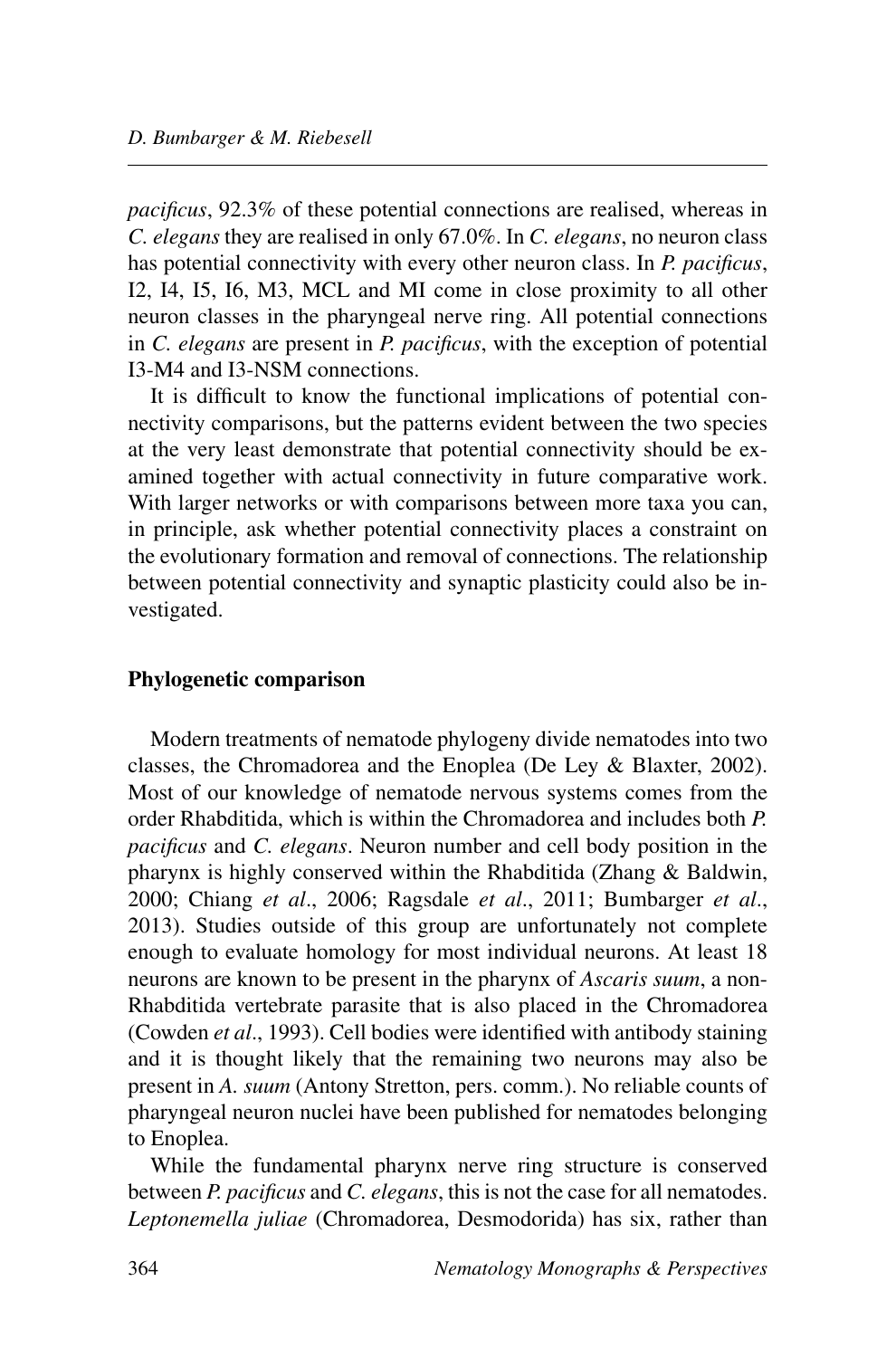three, major nerves interacting anterior and posterior to the central nerve ring (Hoschitz *et al*., 2001) and appears to have additional ring commissures near the mouth opening. Though more comparative work is needed to examine these additional rings, they may be homologous with the anterior metacorpus commissure and the anterior terminus of the neuron classes I1, I2, I3 and M1 in *C. elegans*. Less complete studies for a nematode belonging to Enoplea, *Longidorus leptocephalus* and *Xiphinema diversicaudatum* (Robertson, 1975, 1979) found three major nerves on each side of the nerve ring, indicating that the configuration of the nerve ring in Rhabditida is likely to be the ancestral pattern.

The presence of connections between somatic and pharyngeal nervous systems close to the mouth opening is conserved in all species examined. In *C. elegans*, *P. pacificus* and *Aphelenchus avenae* there are two bilaterally symmetric neurons (RIP) from the somatic nervous system connecting with the pharynx, suggesting that this may be conserved within the Rhabditida. In *P. pacificus*, RIP connects only to the I1 pharyngeal neurons. In *A. avenae*, it connects to both I1 and I2 (Ragsdale *et al*., 2011). In *C. elegans*, it connects with I1 and variably to I2. There are, however, at least six connections between the somatic and pharyngeal nervous systems of *Leptonemella juliae* (Hoschitz *et al*., 2001) and *Longidorus leptocephalus* (Robertson, 1979). This represents another indicator that ancestral lineages of nematodes may have had more complex nervous systems than those commonly studied.

The anatomy of pharyngeal sensory structures has not been widely surveyed in nematodes. The neuron class I1, which has subcuticular endings in both *P. pacificus* and *C. elegans*, lacks a subcuticular ending in *A. avenae* (Ragsdale *et al*., 2011). *Aphelenchus avenae* has an otherwise highly derived pharyngeal anatomy, so it is not likely that it is representative of an ancestral species. The apparent loss of this subcuticular ending in *A. avenae*, as well as the loss of a subcuticular ending in the I5 neuron of *P. pacificus*, indicates that changes in the function of sensory neurons may not be uncommon in the phylum.

In *L. juliae*, three sensory structures located in the anterior pharynx have no obvious homologues to structures found in *P. pacificus* and other members of the Rhabditida. Surprisingly, each has a glial cell and associated multiple sensory neurons. Although ciliated pharyngeal nerve endings have not been observed in the Rhabditida, an undetermined number of ciliated neurons are present in *L. juliae*. The authors speculate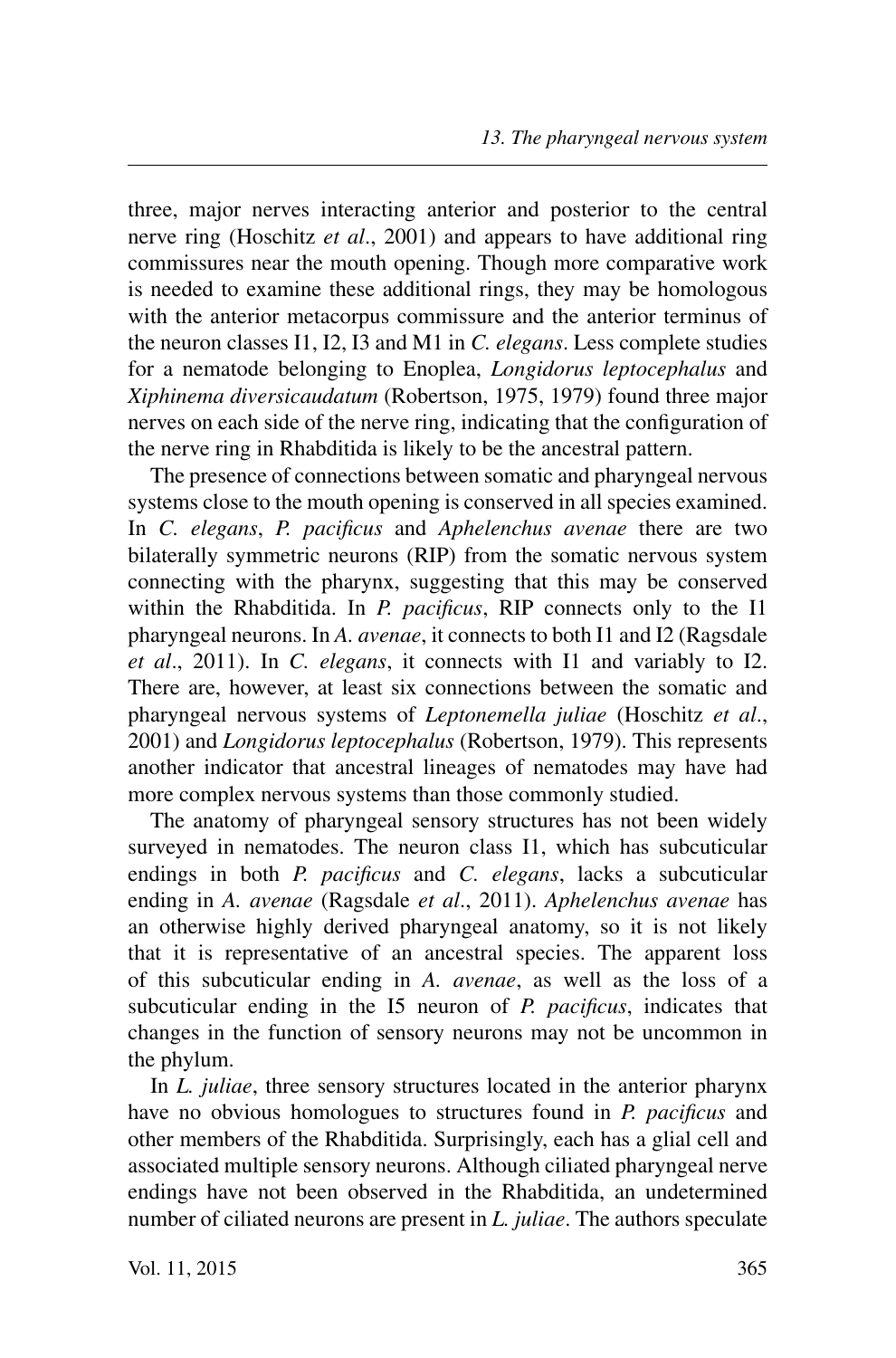that the cell bodies for these sensory structures may be found outside of the pharynx, which would also represent a significant difference from more commonly studied nematodes. In several members of the Enoplea, a number of authors have identified complex sensory structures in the anterior pharynx. The term 'endolid' was used to describe sensory structures observed with light microscopy in Dorylaimida (Siddiqi, 1970). Additionally, electron microscopy studies identified complex putatively chemosensory structures in the anterior pharynx of *X. diversicaudatum* and *L. leptocephalus* (Robertson, 1975). Ciliated neurons were observed in the endolids of *X. diversicaudatum* but not in *L. leptocephalus*. The greater complexity of sensory inputs into the pharynx of the Enoplea *vs* the Chromadorea is consistent with a greater complexity of sensory input into the somatic nervous system. Members of the Enoplea can have more sensory neurons in anterior sensilla and their bodies are typically covered in sensory setae.

The presence of a bilaterally symmetrical pair of serotonergic NSM appears to be a broadly conserved feature in nematodes (Rivard *et al*., 2010). Antibodies against serotonin work well, making comparative observations on the anatomy of this class of neurons relatively simple. Common features of NSM neurons are the presence of a ventrosublateral process travelling on the same side of the animal as the cell body, and a process that crosses the animal ventrally, wraps around the nerve ring and then extends dorsally. Both processes contain numerous serotonincontaining synapses directed outwardly into the body cavity close to the somatic nerve ring. In most species, these processes are directed posteriorly from the cell body. In *A. suum*, the processes are directed anteriorly instead (Johnson *et al*., 1996). NSM in *Haemonchus contortus*, another vertebrate parasite more closely related to *C. elegans*, has processes extending both anteriorly and posteriorly to the cell body (Rao *et al*., 2010). These modifications appear to be in part tied to the somatic nerve ring, being anterior to the NSM cell bodies in large nematodes. In *P. pacificus*, NSM is highly unusual in that it does not interact significantly with the pharyngeal nerve ring and lacks dorsal processes. Furthermore, its ventrosublateral processes extend to the posterior end of the pharynx where they wrap around at the junction between the pharynx and pharyngeal-intestinal valve. Taken together, this seems to indicate that the differences in the morphology in NSM correlate with function.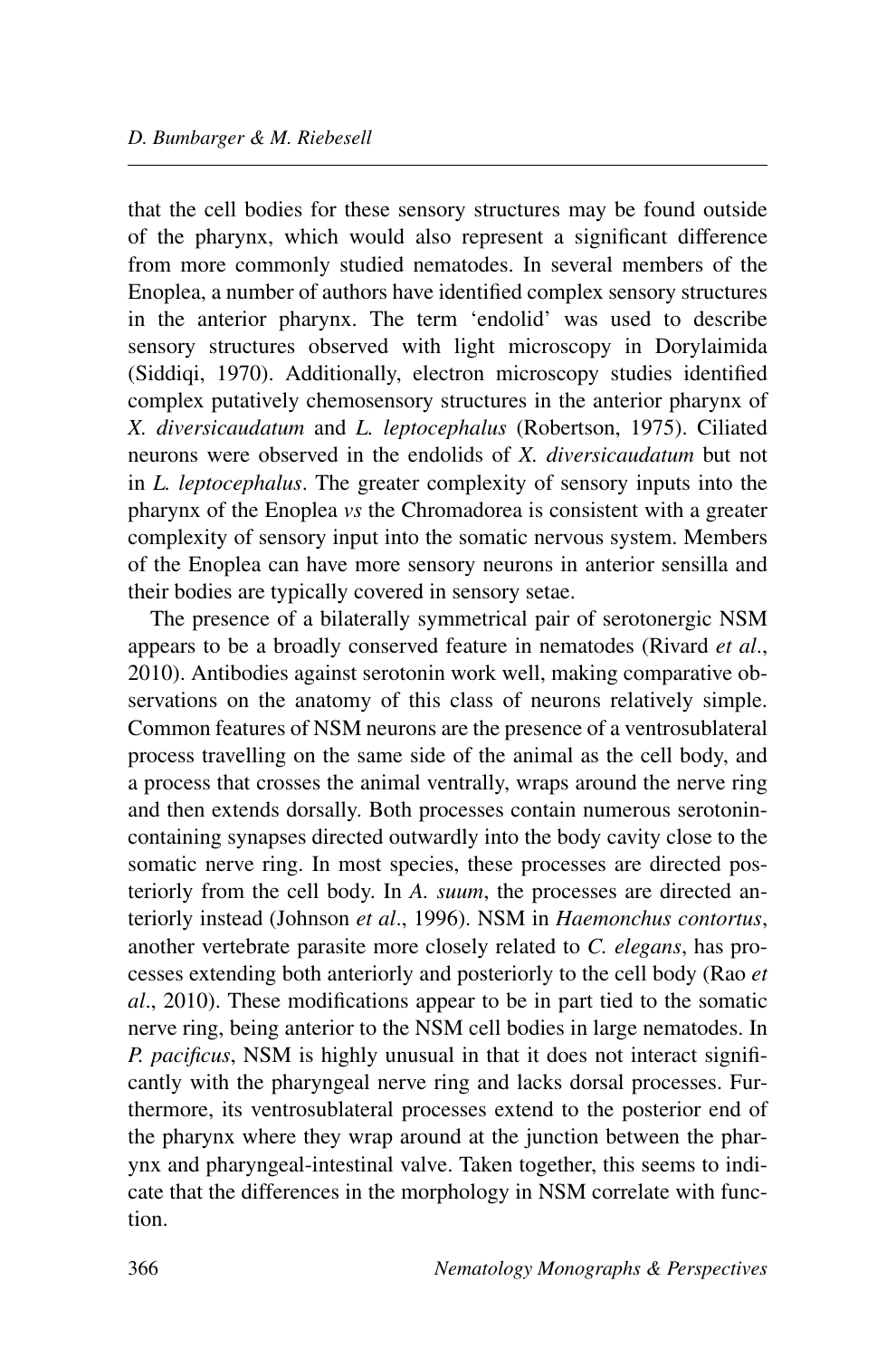## **Individual neuron descriptions**

I1

The I1 cell class in *P. pacificus* is largely conserved in anatomy with I1 in *C. elegans* (Fig. 13.5). They are a bilaterally symmetrical pair of bipolar neurons with cell bodies located anterior and medial to those of I2 in the ventrosublateral nerves. They have the most anterior neuron cell bodies in the pharynx. An anteriorly directed process extends to a point slightly posterior to where pm2 attaches to the cuticle lining the mouth opening, where it divides into two short branches. One of these extends anteriorly to the junction between pm1 and pm2, where it forms a subcuticular ending (Figs 13.4, 13.5). The other branch extends ventrosublaterally to the periphery of the pharynx, where it forms a gap junction with the somatic interneuron RIP. This pair of gap



**Fig. 13.5.** *3D representation of pharynx neuron cell classes I1, I2 and I3. Each neuron is represented by renderings from both the left and dorsal perspectives. The cell class name is indicated with capital letters in between the left and dorsal views. Neurite thickness is exaggerated slightly for clarity and to resemble more closely how they might appear with fluorescence microscopy. A grey bar indicates the approximate boundaries of the pharyngeal nerve ring.*  $*$  = *subcuticular ending. Abbreviations: a* = *nerve ring accessory nerve; n* = *nucleus; black arrowhead* = *gap junction with RIP neuron in the somatic nervous system.*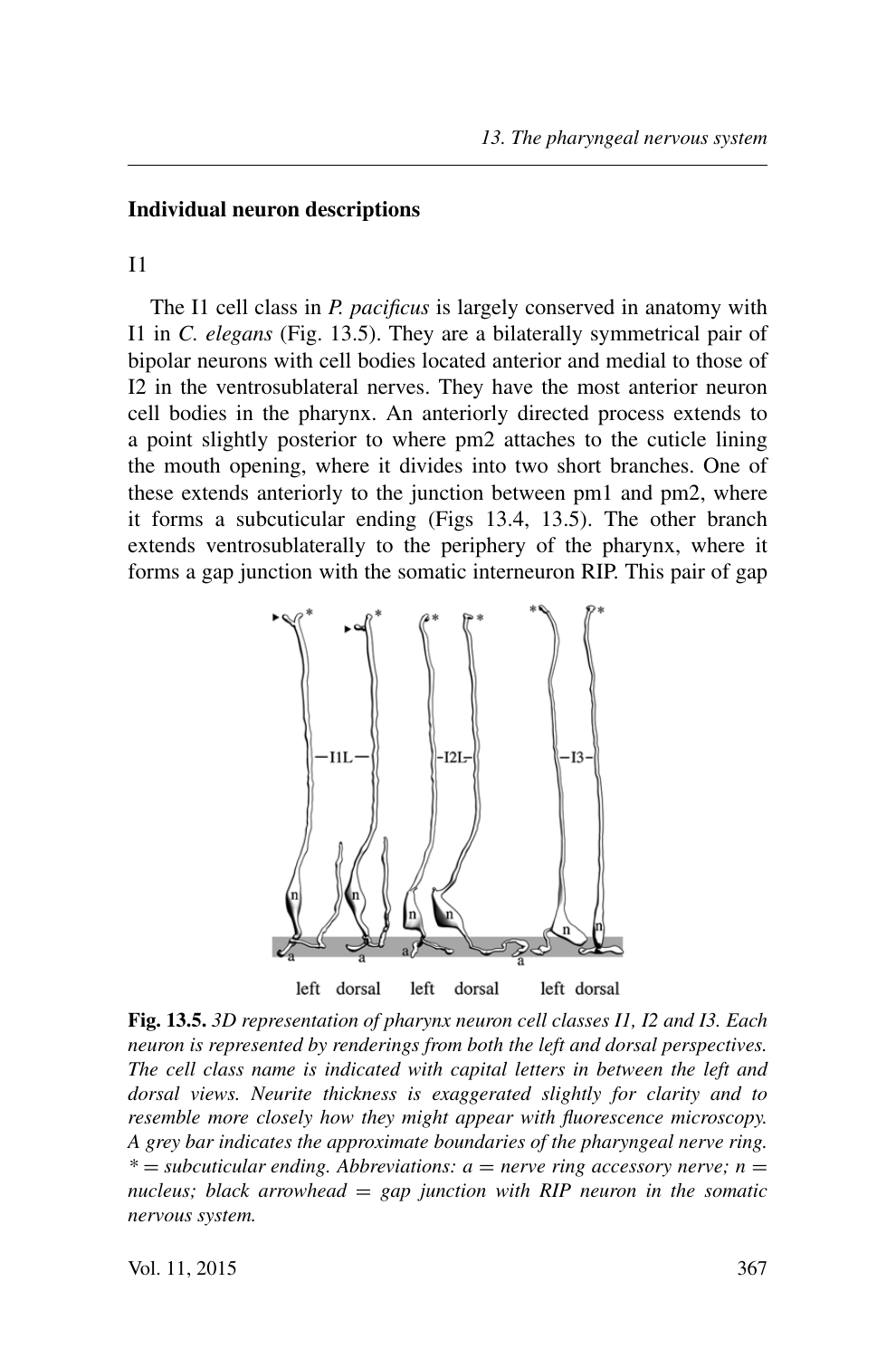junctions represents the only direct connection between the pharyngeal and somatic nervous systems. For most of its length, this process of I1 is placed at the most medial position of the anterior ventrosublateral nerve. This anterior process receives input from a large number of synapses originating from M1, as well as from a smaller number of synapses originating from I2. In *C. elegans*, there are no synapses in the region of the nerve where these occur in *P. pacificus*.

The posterior process exits the cell body and enters the nerve ring. A short branch extends with variable length into the adjacent accessory nerve of the nerve ring. The main branch of the neurite projects dorsally, wrapping around the nerve ring to meet the dorsal nerve. There, it turns anteriorly and extends into pm3, terminating adjacent to the nucleus of the epithelial cell e1D. This posterior process both gives and receives synapses, with many of the outgoing synapses being directed at M3, the I1 neuron from the opposite side, and the dorsal gland cell. In *C. elegans* this process does not terminate as far anterior and synaptic output is primarily toward M2, M3 and MC.

In *P. pacificus*, presynaptic densities are not restricted to the neurites. Next to the nucleus, they form connections to the posterior regions of the pm1 muscle cells. These synapses occur where the I1 cell body is narrowing to form the anterior neurite and form a connection to a short process extending posteriorly from the ventrosublateral pm1 cell bodies. The synaptic vesicles close to the presynaptic densities are typically few in number and poorly contrasted. These motor synapses are unusual in that they are located very far from the contractile region in pm1. While no such synapses have been identified in published annotations of *C. elegans* data (Albertson & Thomson, 1976), a re-analysis has identified synapses directed towards pm1 originating at a similar location along I1 (Cook *et al*., 2014; [www.wormwiring.org](http://www.wormwiring.org)).

#### $I2$

The I2 neurons (Fig. 13.5) are a bilaterally symmetrical and bipolar pair of neurons with cell bodies located in the anterior ventrosublateral nerves posterior to I1, anterior to NSM, and peripheral to MC. The neurite extending anteriorly from the cell body extends through the nerve to terminate in a subcuticular ending just anterior to the subcuticular ending of I1 and adjacent to pm1 (Figs 13.4, 13.5). This terminus differs from that of I1 in that, rather than terminating adjacent to the cuticle, it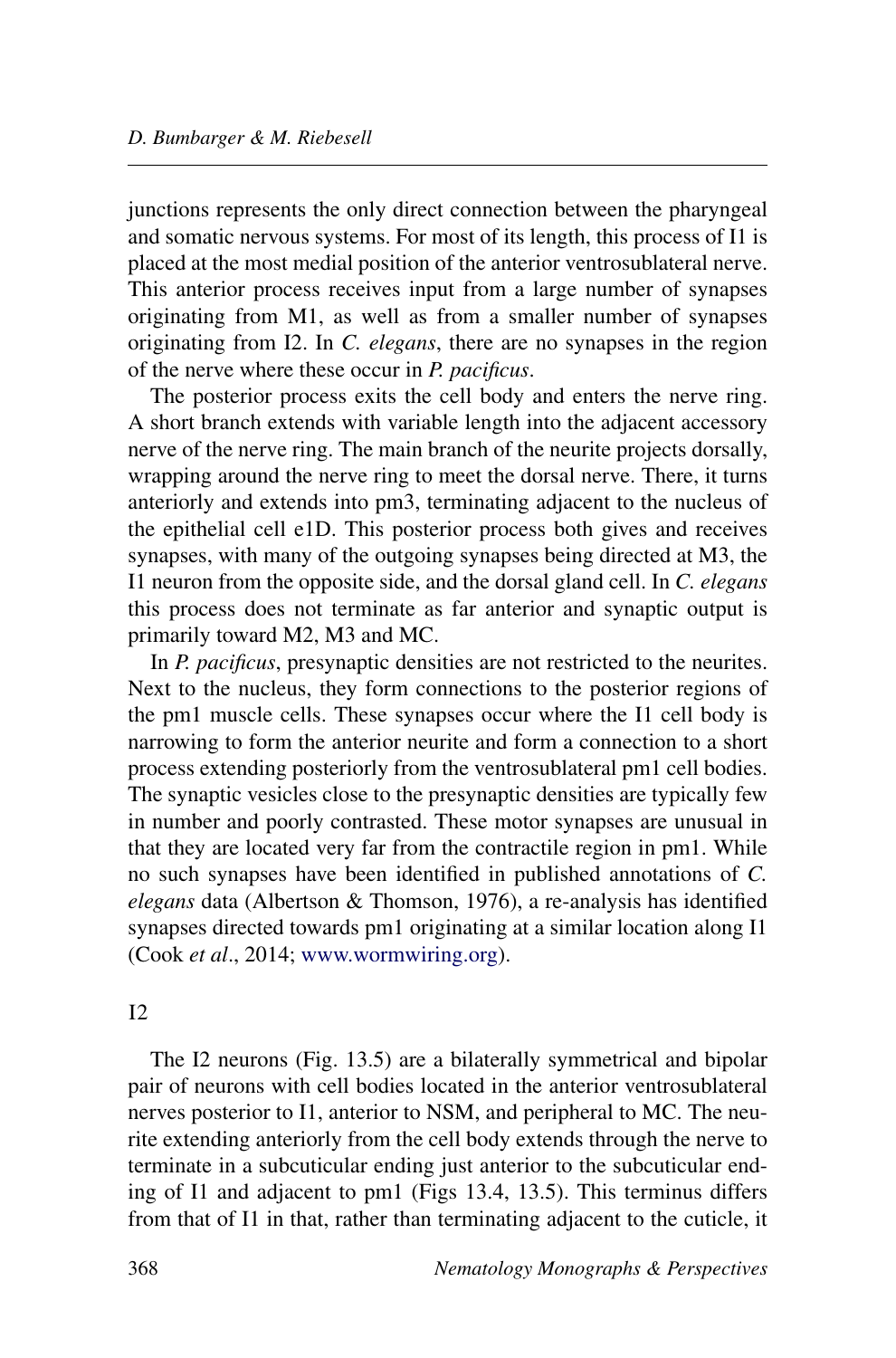enters and expands into the cuticle, leaving the wall of the cuticle very thin at its terminus. There are a number of tiny cellular processes extending into the tooth-like denticles lining the mouth opening. Although it is not possible with available micrographs to trace these fine processes, it is likely that they extend from I2. Along this anterior neurite, I2 receives extensive input from M1, and has a few synapses directed primarily to the pm3 and pm4 muscle cells, I1 and M1. Similar synaptic input and output in the anterior pharynx has recently been identified in the pharynx of *C. elegans* (Cook *et al*., 2014; [www.wormwiring.org\)](http://www.wormwiring.org).

The neurite exiting from the posterior side of the cell body enters and travels through the pharyngeal nerve ring. It crosses the midline dorsally and continues around the nerve ring to terminate at the distal tip of the accessory nerve on the side opposite from where it entered the nerve ring. This neurite receives very little synaptic input and most of the synaptic output from this neurite is directed towards the pm4 muscle.

 $I<sub>3</sub>$ 

I3 is a bipolar neuron with a cell body located in the anterior dorsal nerve posterior to MI and anterior to M4 (Fig. 13.5). The anteriorly directed neurite is in contact with the dorsal gland almost its entire length, and extends to the mouth opening where it forms a subcuticular ending between the pm1 and pm2 muscle cells and at the base of the dorsal tooth. Along this process I3 receives extensive input from M1.

A short, posteriorly directed process extends from the cell body, originating just anterior to the anterior metacorpus commissure. It extends into the nerve ring, where it forms two bilaterally symmetrical branches that extend a short distance into either side of the nerve ring to terminate subdorsally. This posteriorly directed process, though short, gives and receives a number of synapses, with many of the outgoing synapses being directed towards the pm4 muscle cell.

I4

The cell body for the neuron I4 (Fig. 13.6) is located in the terminal bulb on the dorsal margin of the pharynx just to the right of the midline and at the transition between the pm5 and pm6 muscle cells. Two bilaterally symmetrical neurites exit the cell body and extend through the terminal bulb commissure to the posterior ventrosublateral nerves. Here, they travel through the isthmus to the nerve ring. As in *C. elegans*, this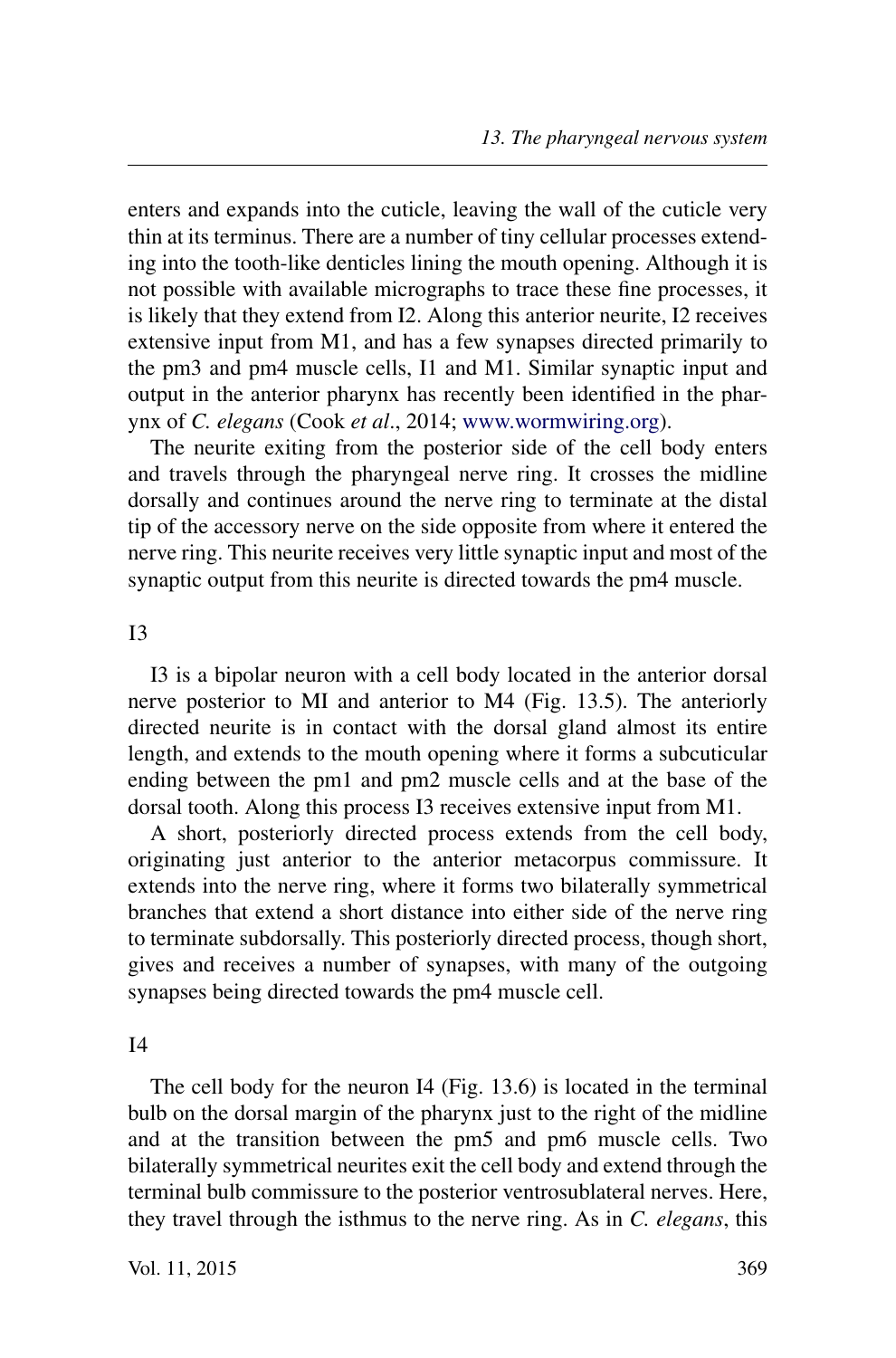

**Fig. 13.6.** *3D representation of pharynx neuron cell classes I4 and I5. Caption details and abbreviations as in Figure 13.5.*

region of the neurite in *P. pacificus* receives synaptic input from NSM. Upon entering the pharyngeal nerve ring, each neurite crosses ventrally and wraps around the nerve ring to the anterior ventrosublateral nerve on the opposite side. In the nerve ring, I4 does not receive synaptic input, and synaptic output is dominated by dyadic synapses to I5 and MI. These neurites continue through the corpus along the ventrosublateral nerves to terminate posterior to the buccal cavity. Synaptic input or output do not appear to be functions of the extensions through the corpus.

 $I<sub>5</sub>$ 

The cell body of I5 (Fig. 13.6) is located on the ventral side of the terminal bulb close to the transition between pm5 and pm6. Two neurites originate at the cell body, one on each side. They are unusual in that they extend to the ventrosublateral nerves and continue through the terminal bulb commissure, where they fuse to form a closed loop. Where the loop passes each ventrosublateral nerve, an additional neurite branch is formed that extends through the isthmus to the nerve ring. These neurites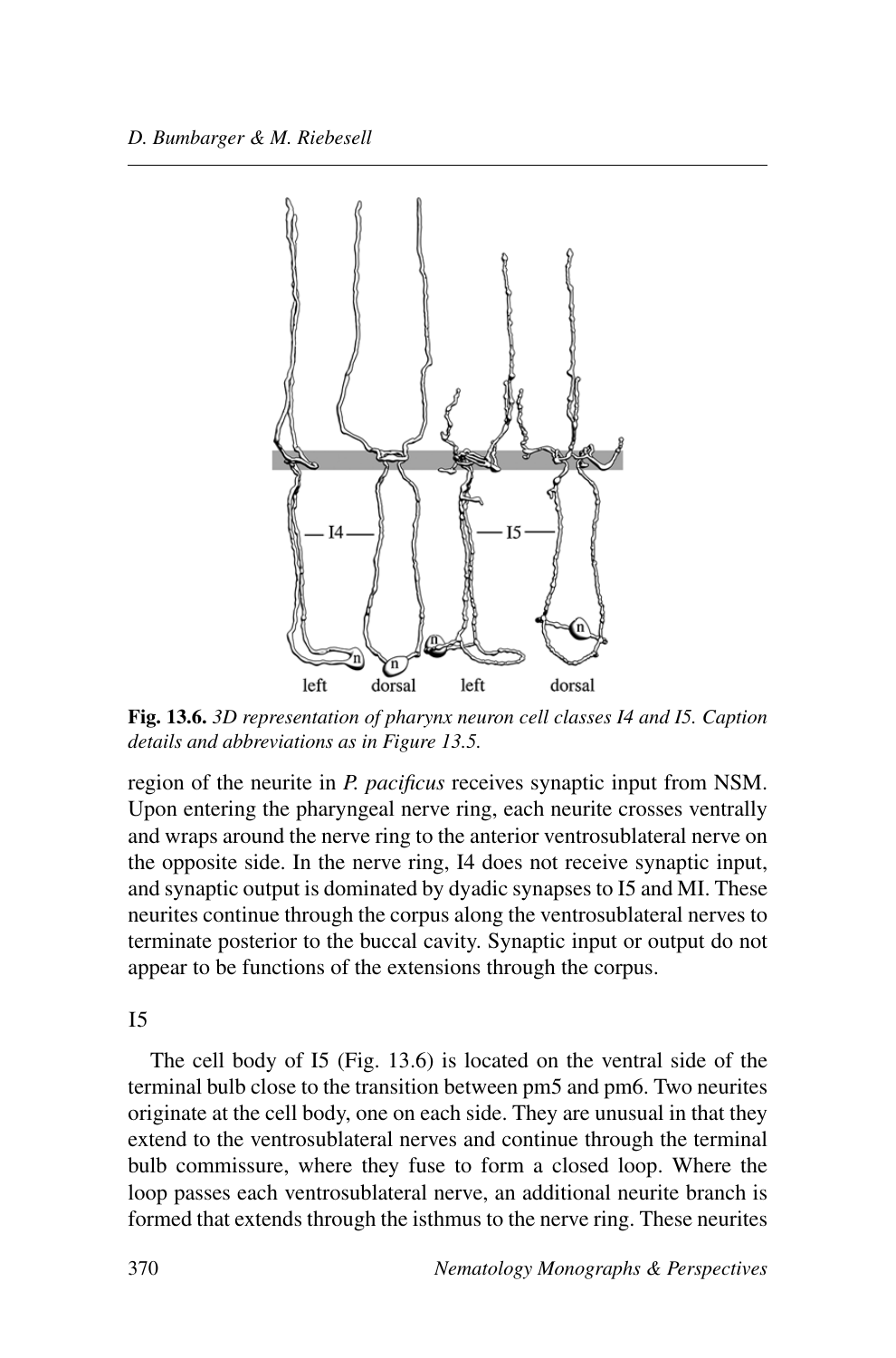receive extensive input from NSM along their length and extensive input from M2 in the anterior isthmus. Upon reaching the nerve ring, they wrap around the same side to the anterior dorsal nerve where they fuse into a single process. Unlike in *C. elegans*, I5 neurites in *P. pacificus* do not fuse on the ventral side of the nerve ring. Within the nerve ring, I5 receives significant synaptic input from I4 and MI, while producing synapses that are directed primarily toward the pm4 pharynx muscle cell.

Three neurites branch from I5 in the pharyngeal nerve ring. Two processes that originate from the subdorsal sector have a highly variable morphology. In one individual where they were fully reconstructed, these neurites branched again, with one extending into the nerve ring accessory nerves and the other extending into the anterior region of pm4 on the peripheral margin of the anterior ventrosublateral nerve. In another individual, these subdorsal branches extend to the peripheral margin of the terminal bulb without migrating to the ventrosublateral side. In both individuals, the subdorsal branches direct numerous synapses towards the pm4 muscle cell. The third process originates in the anterior dorsal nerve and extends through most of the corpus, forming an additional short branch that may be a remnant of the fusion of neurites in the nerve ring. This anterior dorsal branch produces numerous synapses directed towards pm4 in the metacorpus and towards the e1D epithelial cell in the anterior region of the pharynx. It receives extensive input from I1.

Outside the pharyngeal nerve ring, neurites of I5 contain numerous varicosities having the appearance of pearls on a string. In other neurons, similar varicosities are typically associated with a synaptic density, but in I5 they occur in regions of the neuron where no synapses occur.

#### I6

The cell body of I6 (Fig. 13.7) is located on the left subdorsal side of the terminal bulb, slightly posterior and dorsal to that of the left M2 neuron and at the transition between the pm5 and pm6 pharynx muscle cells. Two neurites originate at the cell body.

The neurite originating on the posterior side of the I6 cell body projects to the posterior margin of the dorsal pm6 pharynx muscle cell and forms a subcuticular ending on the right subdorsal sector of the cuticle lining the pharyngeal lumen. This putative sensory ending forms junctions with the muscle cell pm6 and the marginal epithelial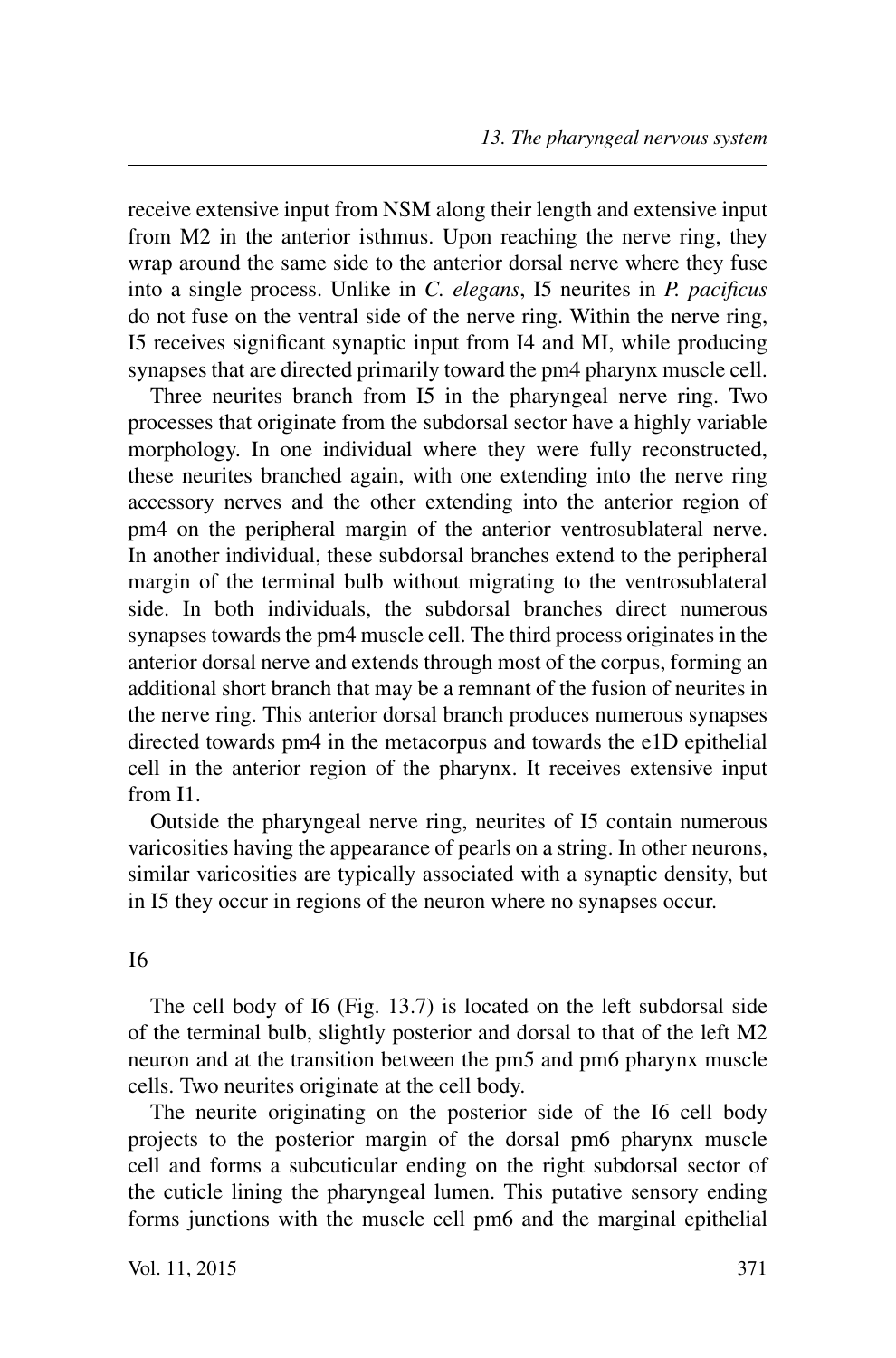

**Fig. 13.7.** *3D representation of pharynx neuron cell classes I6 and NSML. \** = *subcuticular ending. Caption details and abbreviation as in Figure 13.5.*

cell mc3DR. In *C. elegans*, the position of this junction differs slightly, instead being located between the pm5 and pm6 muscle cells. Close to the junction, the neurite divides to form anterior and posterior branches. The anterior branch projects to the cell body of M1 where it forms a putative gap junction. This branch and connection to M1 was erroneously omitted from the drawings in the supplemental material of Bumbarger and co-workers (Bumbarger *et al*., 2013). The branch directed posteriorly from the subcuticular ending projects to the cell body for M5, where it divides into two or more branches with variable morphology that wrap around the posterior pharynx next to the junction with the pharyngeal-intestinal valve. As the neurites wrap around the pharynx, they receive synaptic input from NSM. In one individual, synapses directed at pm8 and a single synapse directed outside of the pharynx were observed.

The neurite originating on the anterior side of the I6 cell body projects through the isthmus in the dorsal nerve with M5 and adjacent to the dorsal gland cell. In most of the isthmus, this dorsal nerve is located midway between the periphery and centre of the pharynx. Close to the somatic nerve ring, both neurons in the dorsal nerve move to a peripheral position. As it nears the metacorpus, the I6 neuron moves again to a more central position, where it projects into the pharyngeal nerve ring on the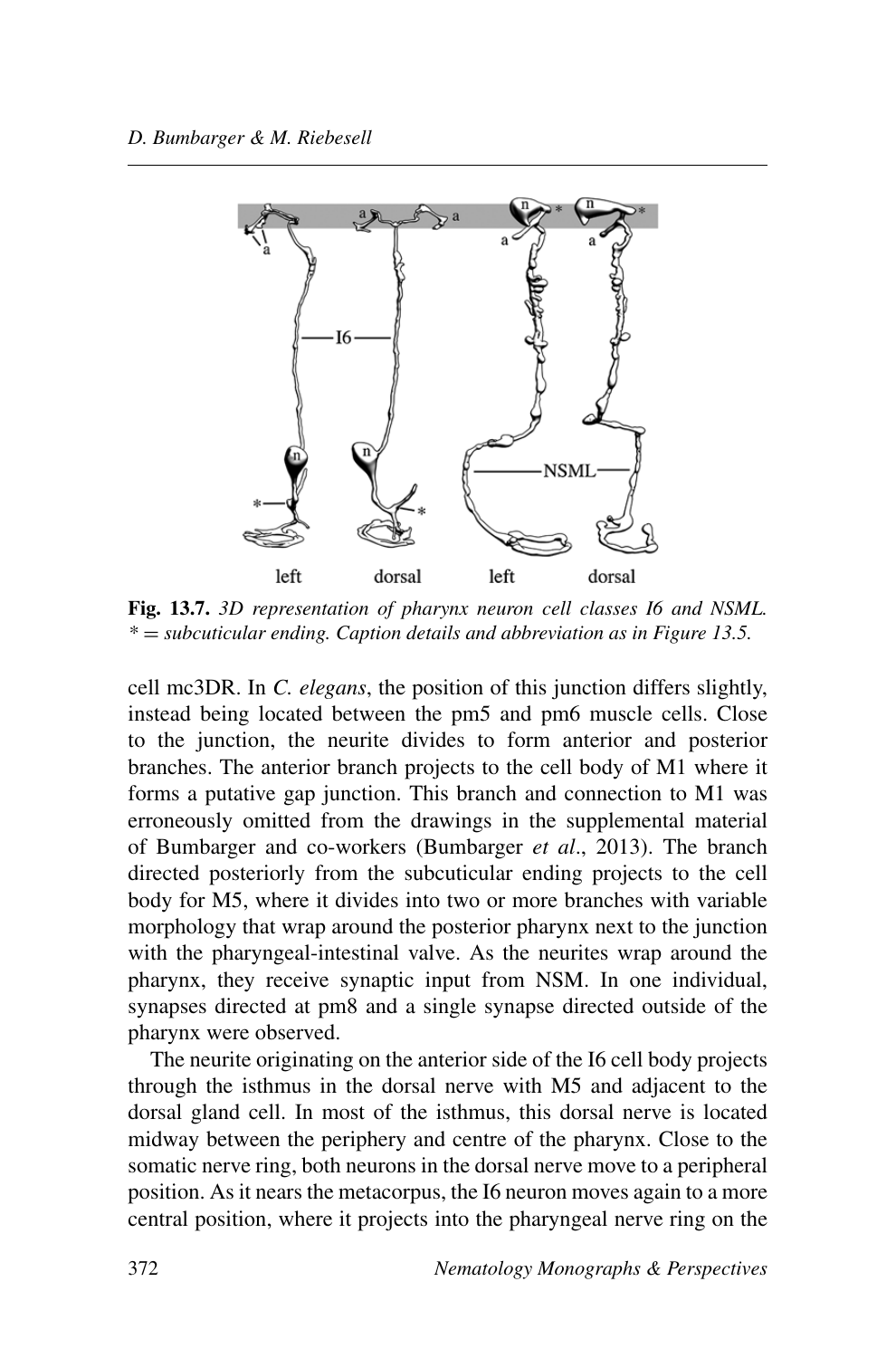dorsal side. Here it divides into two symmetrical branches that travel to the ventrosublateral sector of the pharyngeal nerve ring on either side. They then turn posteriorly into the accessory nerves, where they project to the distal end and terminate. These branches within the nerve ring are absent in *C. elegans*. This anterior neurite of I6 receives only a small amount of synaptic input and apparently has a primarily axonal function. It forms multiple synapses directed towards pm5 in the anterior isthmus, towards I1 in the pharyngeal nerve ring, and towards M3 in the accessory nerves.

## M<sub>1</sub>

The cell body of M1 (Fig. 13.8) is located on the left subdorsal side of the terminal bulb, slightly posterior and dorsal to that of the left M2 neuron and at the transition between the pm5 and pm6 pharynx muscle cells. It occupies the equivalent position of I6 on the other side of the body.

A single neurite projects from the anterior side of the cell body and travels through the isthmus on the right subdorsal side of the pharynx, in between the pharynx muscle cell pm5 and the marginal epithelial cell mc2. Like the other dorsal neurons, as it nears the somatic nerve ring it moves to the periphery of the pharynx and moves back to a more central location as it approaches the metacorpus. M1 enters the pharyngeal nerve ring on the midway between the centre and right subdorsal region of the nerve ring. When it reaches the anterior side of the nerve ring, it splits into two branches. A short branch extends to the subdorsal corner of the nerve ring, while a longer branch projects anteriorly into the dorsal nerve. It passes medially to the anterior metacorpus commissure and on the anterior side an additional short branch forms and projects posteriorly on the peripheral side of the commissure to terminate near the pharyngeal nerve ring. This short, posteriorly-projecting branch is not found in *C. elegans*. The longer branch continues through the corpus to the transition between pm1 and pm2, where it divides into two symmetrical branches. These branches wrap around the pharyngeal lumen along either side of the animal between pm1 and pm2 until they reach the ventrosublateral nerves, where they turn to project posteriorly. In *C. elegans*, these terminal neurites of M1 project only a short distance, but in *P. pacificus* they project through the corpus to terminate at variable locations within the anterior metacorpus.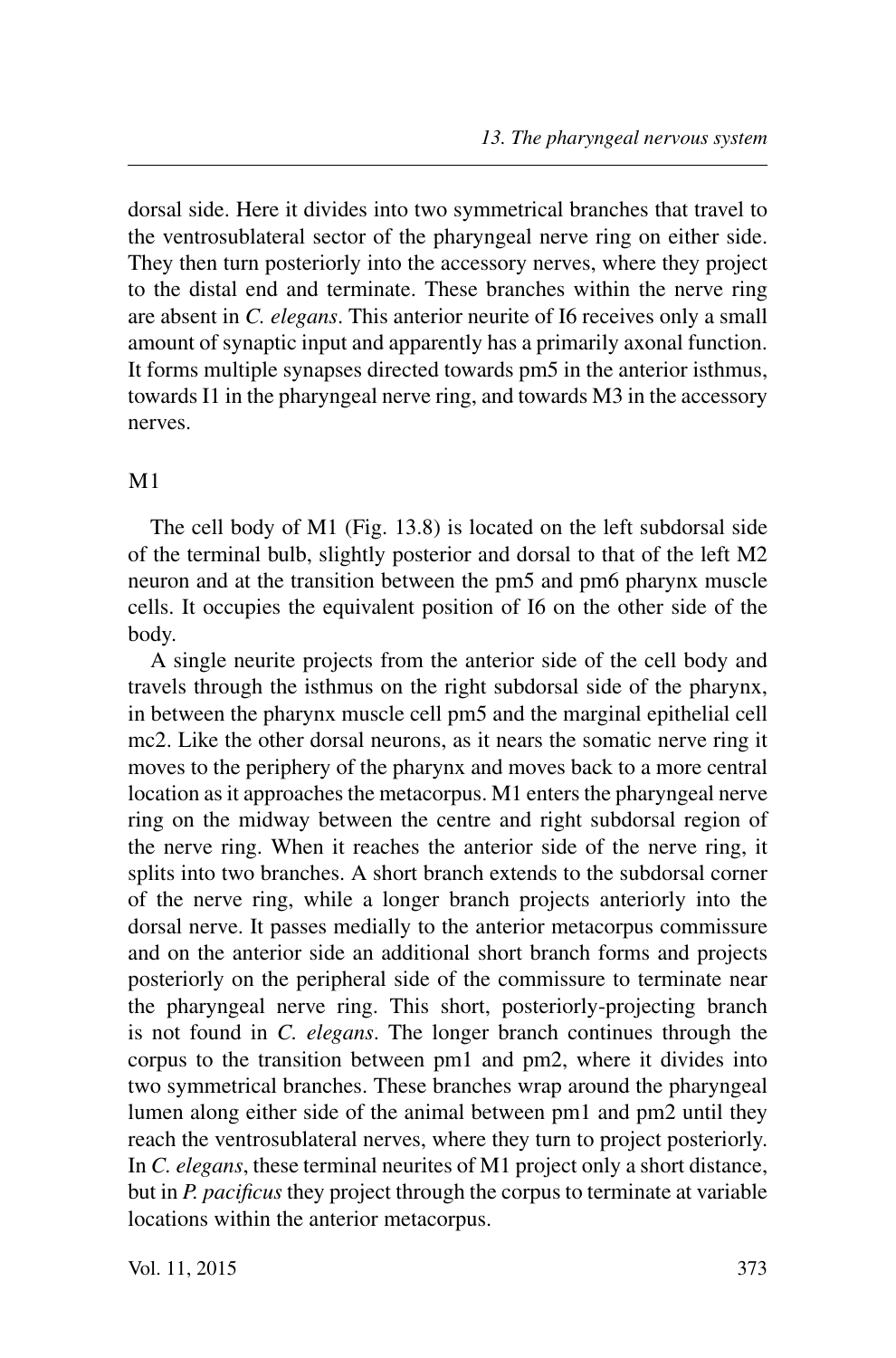

**Fig. 13.8.** *3D representation of pharynx neuron cell class M1. Caption details and abbreviation as in Figure 13.5.*

In both *C. elegans* (Cook *et al*., 2014; [www.wormwiring.org\)](http://www.wormwiring.org) and *P. pacificus*, M1 receives synaptic input from I1, I2 and MI in the pharyngeal nerve ring, and most of the output is directed towards pm1, pm2, pm3, I1, I2, I3 and e3d in the corpus. The motor output in the corpus of *C. elegans* is restricted to the anterior region of the pharynx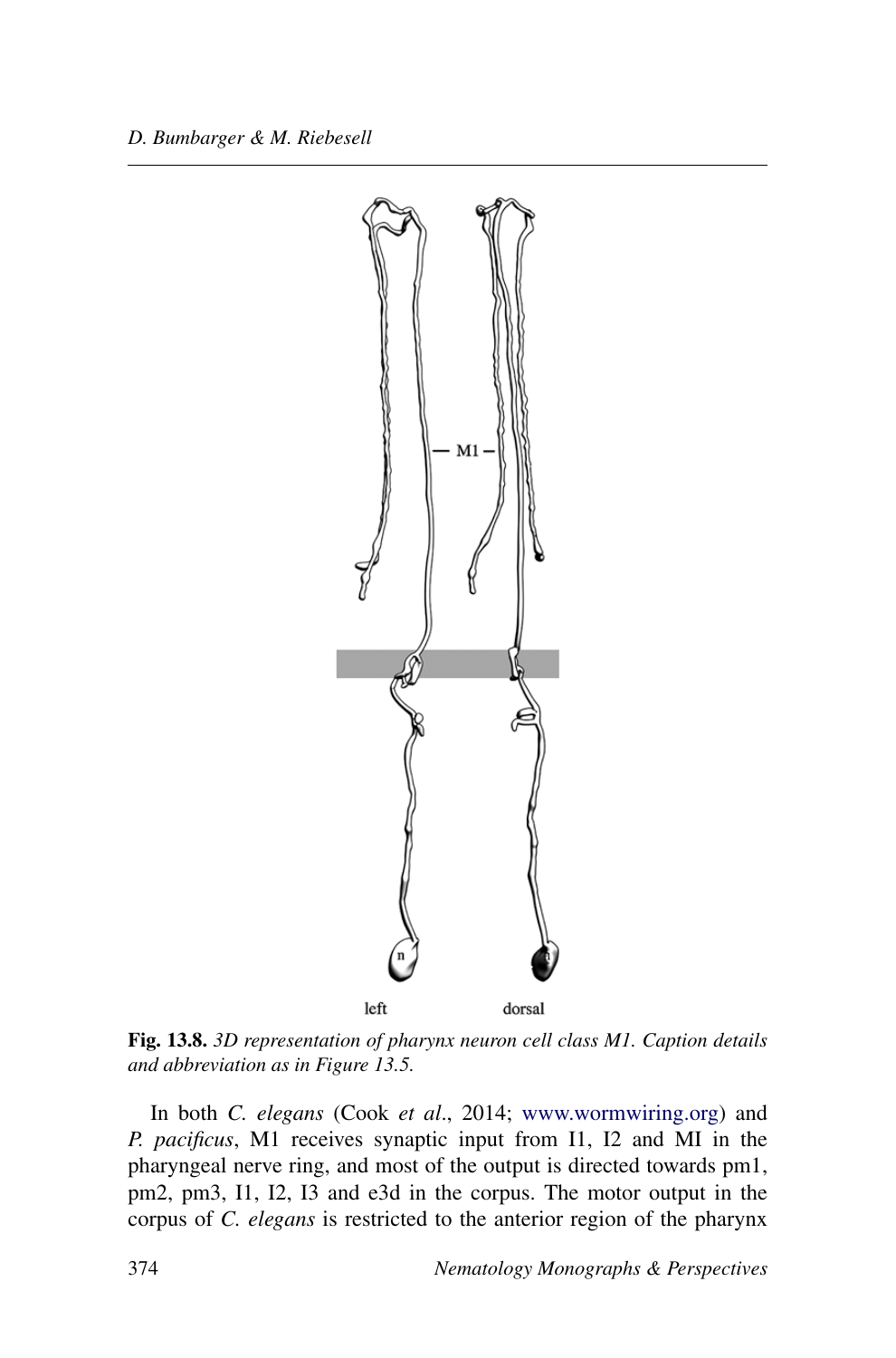close to the buccal cavity, whereas in *P. pacificus* M1 forms synapses with pm3 along its entire length.

#### M2

M2 (Fig. 13.9) is a bilaterally symmetrical class of neurons with cell bodies lateral and slightly dorsal. They are just anterior to and ventral to those of I6 on the right side and M1 on the left side. A single neurite projects from the anterior side of the cell body into the ventrosublateral nerve on the same side of the body. From there it projects through the entire isthmus. In the anterior isthmus, the neurite exhibits a complex morphology with the appearance of a mesh network that extends between the ventral midline and the subdorsal region of the pharynx periphery. There, it makes numerous synapses directed towards the dorsal mc2 marginal epithelial cells and the pm5 pharynx muscle cell. Within the isthmus, it receives a small amount of synapses from



**Fig. 13.9.** *3D representation of pharynx neuron cell classes M2L, M3, M4, M5, MC forward and MI. Caption details and abbreviation as in Figure 13.5.*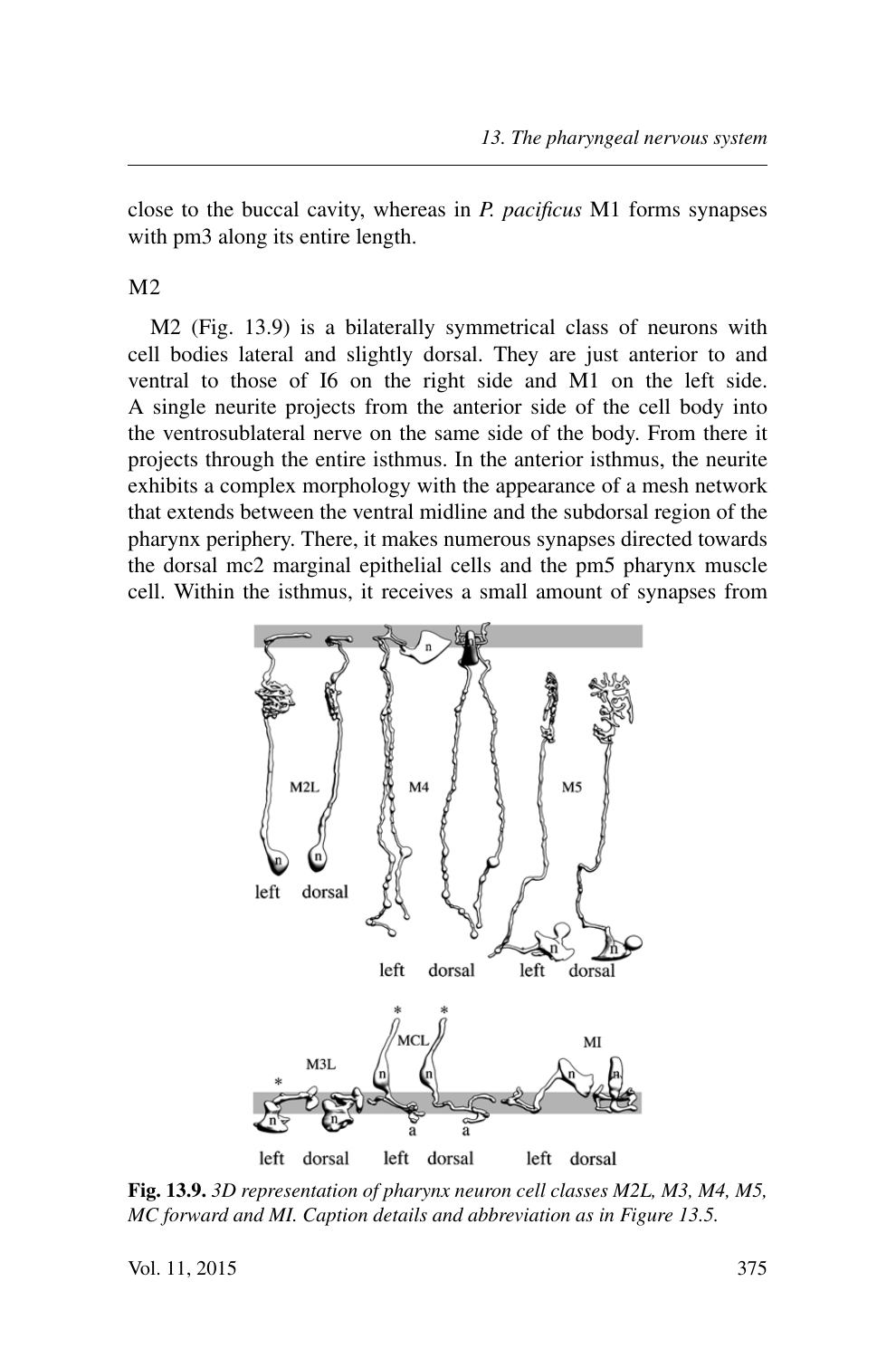NSM at variable locations along the neurite. As it nears the pharyngeal nerve ring, M2 resumes a more typical neurite morphology. It projects anteriorly through the medial side of the pharyngeal nerve ring. In front of the nerve ring, M2 contains between 30 and 50 microtubules that stain unusually dark in our preparations as compared to those in other neurons, giving them a distinct appearance. Upon reaching the anterior metacorpus commissure, each M2 projects along the same side of the body to the dorsal side, where it forms a junction with its partner from the opposite side. It has very little connectivity in the nerve ring, with a small number of synapses directed towards the pm4 pharynx muscle cell. In the two individuals observed, only one of the M2L received input from I1L, but M2R did not receive input.

Although the anatomy of M2 in *P. pacificus* as it projects through the anterior isthmus is quite divergent from that of M2 in *C. elegans*, the pattern of synaptic connectivity along the neuron is highly conserved, including the synapses with I1, pm4 and pm5. The single synapses received from I1 are found in the same location in both species. However, the synapses to pm5 in *C. elegans* are along the entire length of the isthmus, rather than being restricted to the anterior isthmus as in *P. pacificus*. This unusually high degree of conservation in connectivity may indicate some element of conserved function. Although the function of M2 is not well understood in either species, it has been shown to be important for isthmus peristalsis in *Panagrolaimus* (Chiang *et al*., 2006).

## M3

M3 (Fig. 13.9) is a bilaterally symmetrical class of neurons with the most posterior cell bodies in the ventrosublateral metacorpus. A single neurite projects from the medial side of the cell body and passes through the inner side of the pharyngeal nerve ring. Here it forms a subcuticular ending with the cuticle lining the subventral pharyngeal gland, forming junctions with the pharynx muscles pm4 and pm5. From there it projects into the anterior metacorpus commissure and travels along the same side of the body to the dorsal nerve, meeting the M3 neuron from the opposite side. The neurite then orientates posteriorly and projects through the dorsal nerve back to the pharyngeal nerve ring, where it terminates. M3R projects through the left side of the dorsal nerve, and M3L on the right.

Close to the cell body, M3 typically receives extensive synaptic input from I1 and a smaller amount from I6. Most of these synapses originate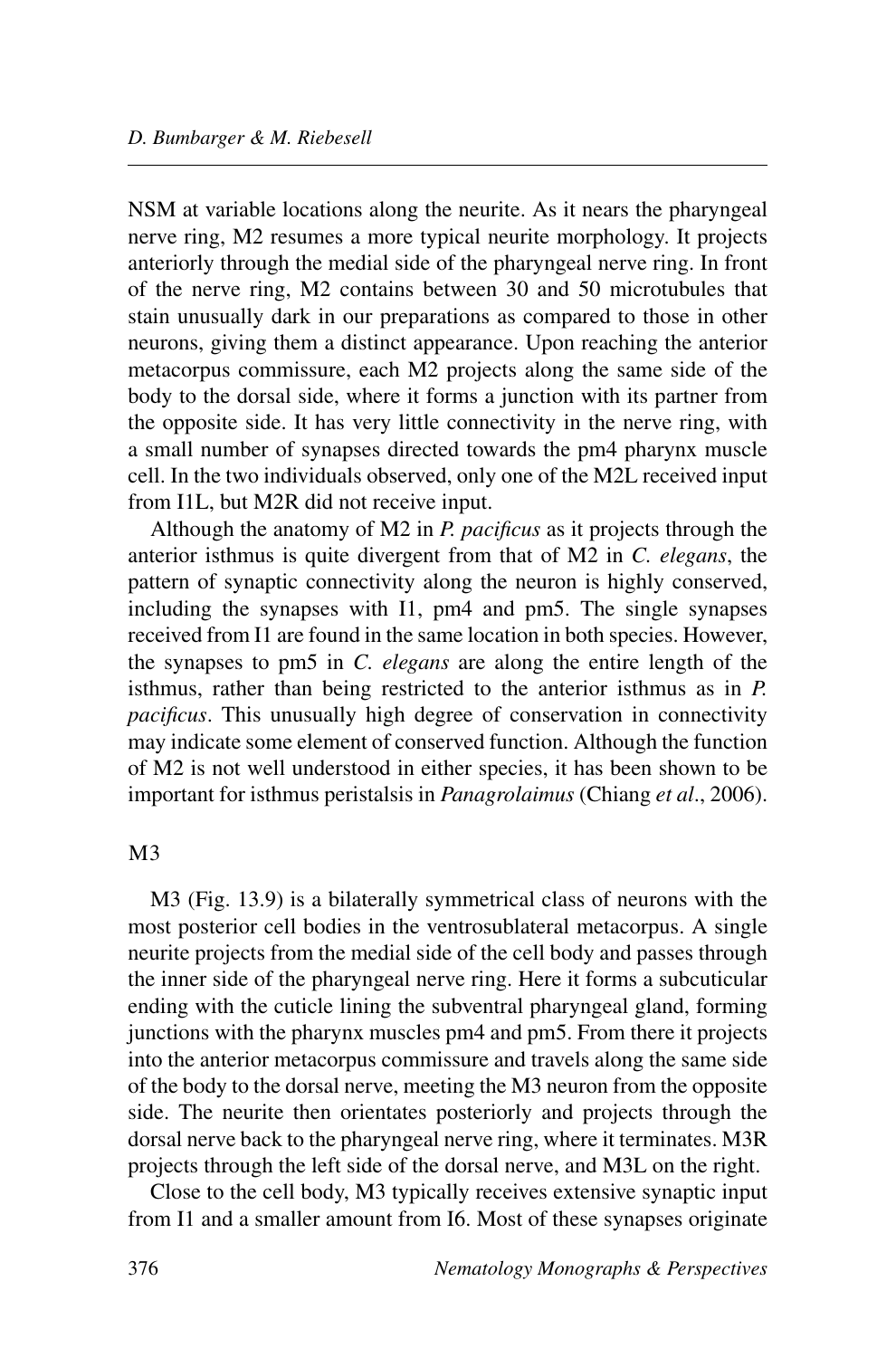in the pharynx nerve ring accessory nerves that wrap around the dorsal side of the M3 cell bodies. In one individual, the synapses directed towards M3R from I1 are absent, apparently replaced by a similar number of synapses from I2. In the ventrosublateral and dorsal nerves, M3 receives additional input from I1. Along the neurite that is distal to the subcuticular ending, M3 forms multiple synapses directed towards the pm4 pharynx muscle cells. In the dorsal nerve, a small number of synapses are directed towards the dorsal gland. In both individuals of *P. pacificus* where connectivity data are available, I4 forms a small number of synapses directed towards M3R but not towards M3L. In *C. elegans*, both M3 neurons receive substantial input from I4.

In *C. elegans*, there is an additional neurite originating on the posterior side of the cell body that projects a short distance into the anterior isthmus and receives synaptic input from I4 and NSM. Both the neurite and the synaptic connections are absent in *P. pacificus*. Although there are some differences, synaptic wiring associated with M3 is generally conserved between *C. elegans* and *P. pacificus*.

#### M4

The cell body of M4 (Fig. 13.9) is located on the dorsal side of the metacorpus. The front of the cell body is adjacent to the pharyngeal nerve ring and it extends to the posterior end of the pm4 pharynx muscle cell. A single neurite originates from the cell body posterior to the pharyngeal nerve ring. It projects to the most medial position of the dorsal nerve and travels within it a short distance to enter the pharyngeal nerve ring. There, it divides into two symmetrical branches that occupy a medial position as they travel through the nerve ring. Each branch projects through the pharyngeal nerve ring to the ventrosublateral nerve, where it forms a short branch that extends to terminate close to the anterior metacorpus commissure. The larger branch continues projecting through the pharyngeal nerve ring, crossing the ventral midline and extending to the ventrosublateral nerve on the opposite side. Here it projects posteriorly into the isthmus. In the anterior isthmus, it briefly leaves the ventrosublateral nerve to wrap around the ventrosublateral pharynx gland cells before returning to the nerve and continuing to travel through the remainder of the isthmus. Unlike *C. elegans*, the neurites from M4 in *P. pacificus* do not enter the terminal bulb commissure. Instead, each branch continues to project posteriorly. The two branches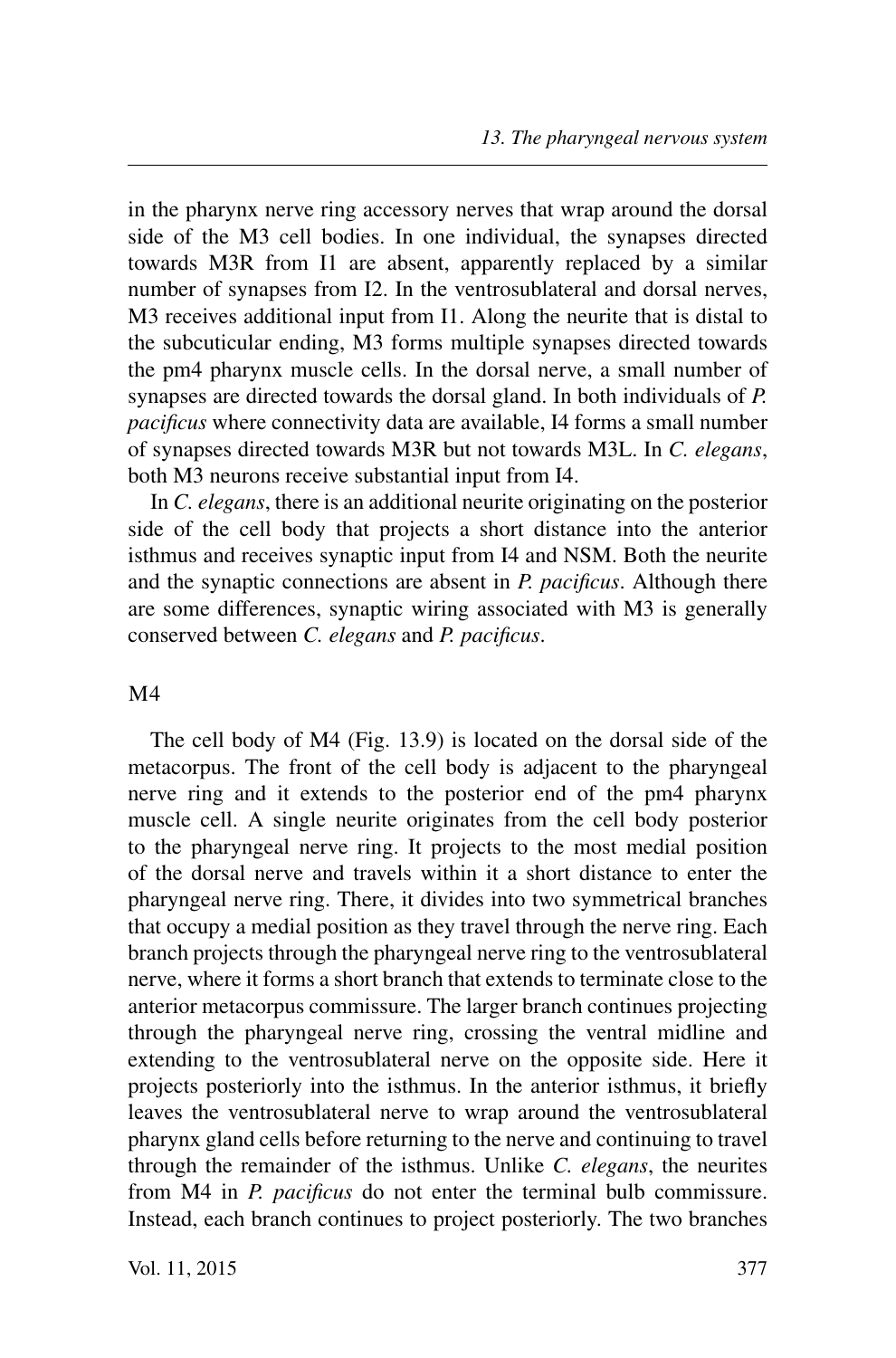terminate asymmetrically, with the neurite that projects through the right side of the isthmus terminating next to the pm7 cell body. The neurite that projects through the left side of the isthmus extends posteriorly to pm7 where it crosses the ventral midline next to the neurite from M5 and travels to a position on the right side close to the posterior margin of the pharynx, where it terminates.

M4 in *P. pacificus* receives very few synapses, and the presynaptic partners vary between individuals. The only synaptic input found in both individuals was a single synapse from I4 (Table 13.1). Like *C. elegans*, M4 produces numerous synapses along the length of the isthmus directed towards the pm5 muscle cell. *P. pacificus* additionally forms a few synapses directed towards cells in the terminal bulb, including pm6 and the mc3 marginal epithelial cells.

#### M5

The cell body of M5 (Fig. 13.9) is located peripherally in the right subdorsal sector of the terminal bulb at the level of the most posterior pharynx muscle cell pm8. Two neurites originate from the cell body. Unlike in *C. elegans*, these neurites are not bilaterally symmetrical. A very short neurite projects from the posterior cell body. In one of the two individuals of *P. pacificus* fully reconstructed this short process receives a single synapse from NSM.

From the centre of the cell body, a single and much larger neurite projects ventrally along the right side of the pharynx lumen, meeting the terminus of M4 and travelling with it to cross the ventral midline. From here, it continues to rotate around the pharynx lumen close to M4 as it moves anteriorly to the point where the left ventrosublateral nerve and terminal bulb commissure meet. Rather than entering the commissure and remaining within the terminal bulb as in *C. elegans*, M5 in *P. pacificus* projects into the dorsal nerve alongside I6 and extends through the isthmus. Upon reaching the anterior isthmus, many processes emerge to form a network-like structure in the dorsal isthmus similar to the ones described above for M2. Within this structure, M5 produces a large number of synapses directed towards the dorsal pm5 muscle cell.

## MC

MC (Fig. 13.9) is a bilaterally symmetrical class of neurons with cell bodies medial to those of I2 and posterior to I1. An anteriorly projecting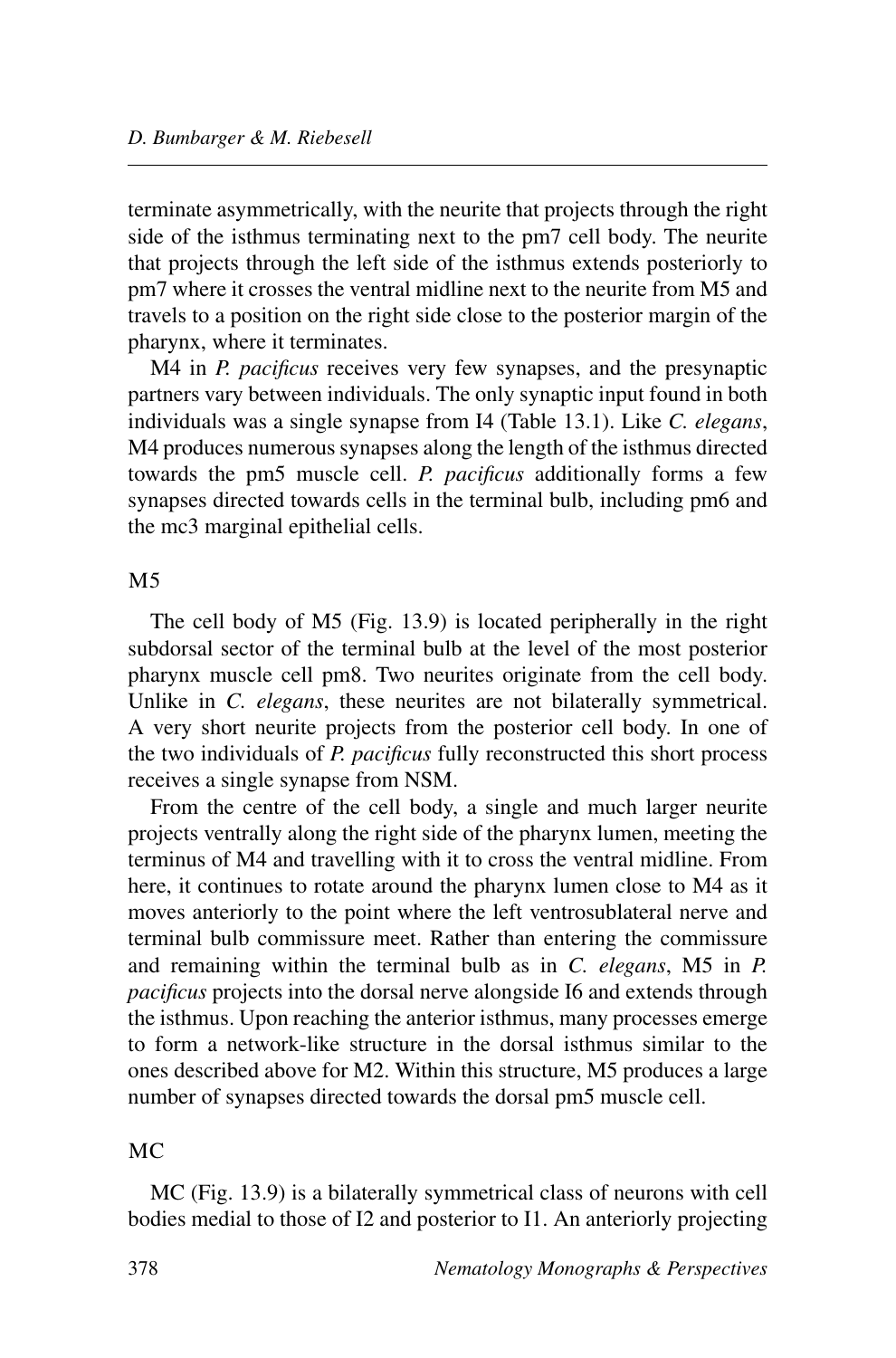neurite exits the cell body to form a subcuticular ending at the transition between the metacorpus and corpus, forming junctions with the pm3 and pm4 pharynx muscle cells. There is no synaptic input or output along this process.

A second neurite projects posteriorly through the medial side of the adjacent ventrosublateral nerve to the pharyngeal nerve ring. It travels on the anterior side of the nerve ring to the dorsal nerve. After crossing over the dorsal midline and passing the MC neuron from the opposite side, it moves to the posterior nerve ring and continues to project to the subdorsal sector. Here, a branch forms that exits on the posterior side of the pharyngeal nerve ring. This branch has a variable morphology, typically branching one more time and forming numerous synapses directed towards the pharynx muscle cell pm4 and the adjacent mc2 marginal epithelial cell. The branch remaining in the pharyngeal nerve ring continues projecting to the ventrosublateral nerve on the opposite side of the animal from the cell body. Here it projects posteriorly, either in the accessory nerves or on the ventral side of the animal. This neurite also forms multiple synapses directed towards the muscle cell pm4 and the marginal epithelial cell mc2.

In *C. elegans*, MC neurons are cholinergic and serve to regulate the rate of pumping in the pharynx. It presumably does so through its synapses onto the mc2 marginal epithelial cells. In *P. pacificus*, MC neurons synapse directly onto the pm4 pharynx muscle cells. As the pumping rate of the pharynx in *P. pacificus* must be regulated during predatory *vs* bacterial feeding, the conservation in synaptic output makes MC the most likely candidate for performing this function. In *C. elegans*, the most important input from chemical synapses is derived from I1 neurons, whereas in *P. pacificus* it is more variable but consistently contains input from I2 neurons and not from I1. These differences in input may help to explain some of the behavioural differences.

#### MI

The cell body of MI (Fig. 13.9) is located within the metacorpus anterior to the cell body for M4, peripheral to that of M3 and posterior to that of the e3D epithelial cell. A single neurite projects from the medial side of the cell body and enters the dorsal nerve anterior to the anterior metacorpus commissure. It projects posteriorly past the commissure on the medial side and into the pharyngeal nerve ring. From here it projects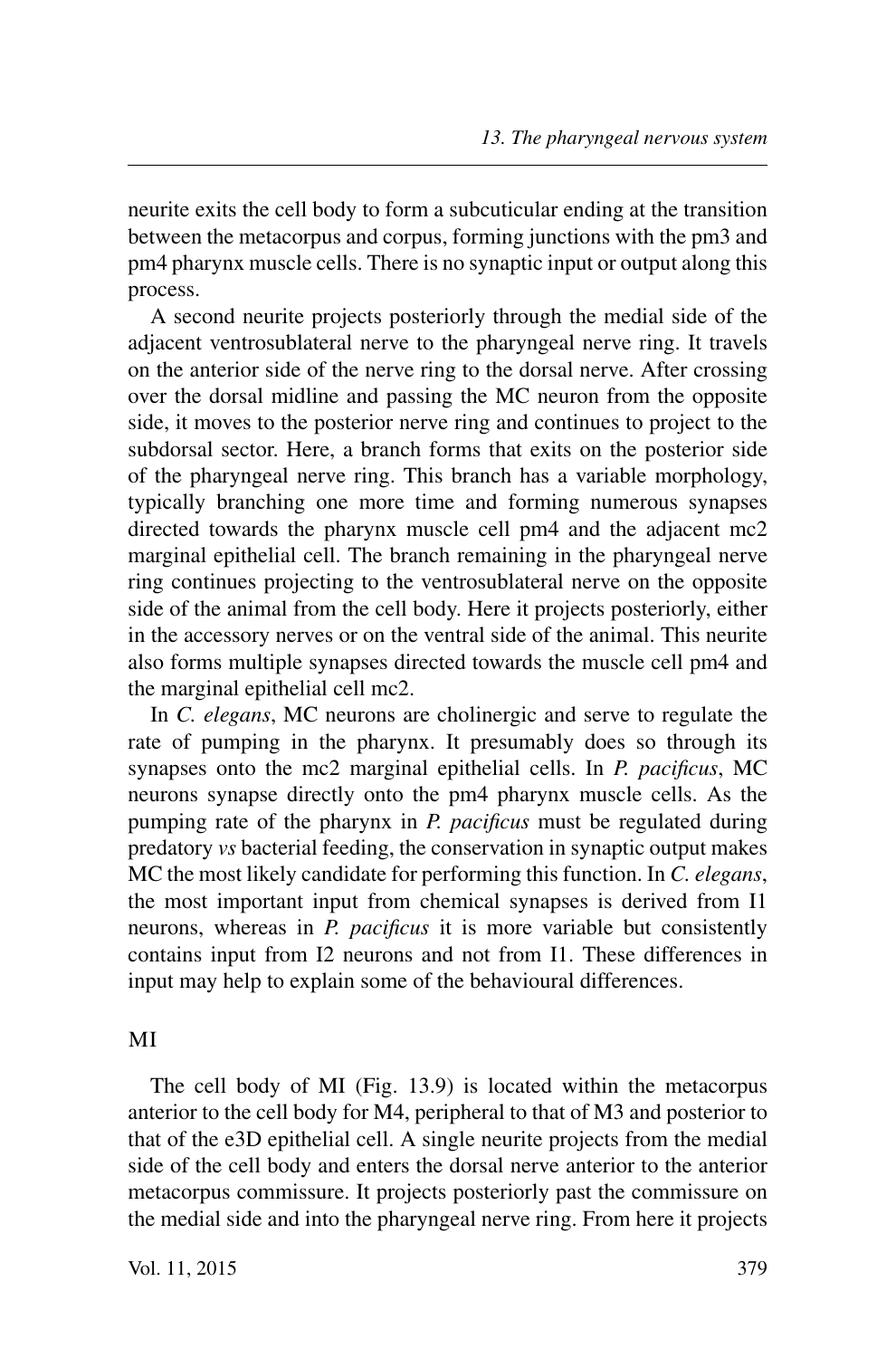ventrally down the right side of the pharyngeal nerve ring, crosses ventrally, and continues around the pharyngeal nerve ring to terminate in the left subdorsal sector. In either ventrosublateral nerve, MI forms a large varicosity that tapers into a very short, anteriorly projecting, process.

In *C. elegans*, the connectivity for MI has been described as highly variable. It appears to be less so in *P. pacificus*. In both species, motor output is to the pm4 pharynx muscle cell and in both species MI is also presynaptic to M1 and I5. Chemical synaptic input was highly variable in *C. elegans* but consistently originated from I1, I3 and I4 in *P. pacificus*.

## NSM

NSM (Fig. 13.7) is a bilaterally symmetrical class of neurons with cell bodies in the metacorpus posterior to those of I2 neurons and at the level of the anterior metacorpus commissure. A single process originates from the medial side of the cell body and projects to the cuticle lining the pharyngeal lumen. Here it forms a subcuticular ending anterior to where the subventral gland ducts open into the lumen. The neurite turns to project posteriorly through the medial side of the pharyngeal nerve ring without entering or forming synapses. In all other species where it has been observed, including *C. elegans*, NSM forms a branch that projects through the pharyngeal nerve ring to the dorsal side, and then into the isthmus. This makes the anatomy of NSM in *P. pacificus* highly unusual. Once the neurite reaches the cell body of M3, a short branch projects to the posterior tip of the adjacent pharynx nerve ring accessory nerve. The larger branch continues to project through the ventrosublateral nerves in the isthmus. In the anterior isthmus, NSM forms multiple synaptic densities. As in *C. elegans*, most of these synapses are directed towards the body cavity close to the somatic nerve ring. In *C. elegans*, NSM terminates within the isthmus close to the terminal bulb. In *P. pacificus*, however, NSM continues to project into the terminal bulb. They exit the ventrosublateral nerves and project posteriorly along the periphery of the pharynx until they reach the pharyngeal-intestinal valve. Here, they form several irregular branches that wrap around the pharynx with the neuron I6. Within these branches, NSM forms additional synapses directed towards the body cavity, as well as to the pm8 muscle cell. NSM appears to get feedback from I6, forming synapses directed towards I6 in the terminal bulb and receiving input from I6 in the metacorpus.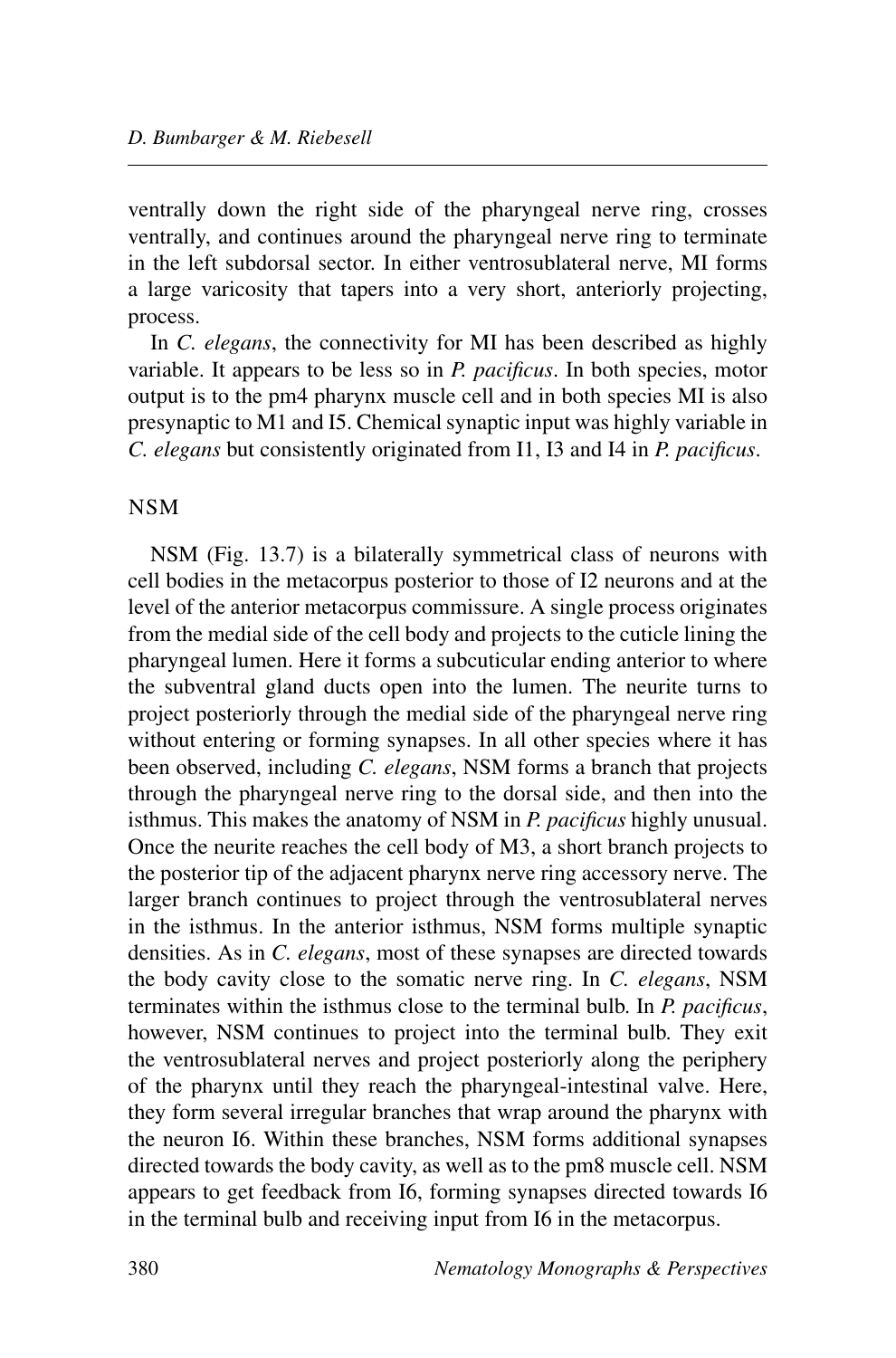## **Conclusions**

Microscopy and computing technologies are rapidly reducing the barrier to large-scale and higher-throughput descriptions of neuroanatomy, including maps of synaptic connectivity. Although this comparison of the pharyngeal nervous systems of the nematodes *P. pacificus* and *C. elegans* represents the first of its kind, the near future promises to transform electron microscopy image data into a bioinformatics resource.

Nematodes offer several advantages for comparative and system level studies of synaptic wiring (Jarrel *et al*., 2012; Bumbarger *et al*., 2013). Their small size will allow for both a completeness of system description and sample sizes sufficient for a comparative and experimental approach to connectomics. All neurons are identified as neurons with highly specific identities and function, and homologous neurons can be identified for most neurons between individuals of even distantly related species. A number of tools are applicable across species to provide the necessary context to bridge our understanding of network structure and function, including the ability to record simultaneously the activity of large numbers of neurons in response to controlled stimuli (Schrödel *et al*., 2013).

Therefore, continued studies of nematode connectomics and comparative neuroanatomy focused on completeness, sample size, behavioural context and an emphasis on data quality over data quantity will likely yield generalisable insight into structure-function relationships in nervous systems and play an important role in a modern approach to systems neuroscience.

## **References**

- ALBERTSON, D.G. & THOMSON, J.N. (1976). The pharynx of *Caenorhabditis elegans*. *Philosophical Transactions of the Royal Society B: Biological Sciences* 275, 299-325.
- BALTZLEY, M.J., GAUDRY, Q. & KRISTAN, W.B.J. (2010). Species-specific behavioral patterns correlate with differences in synaptic connections between homologous mechanosensory neurons. *Journal of Comparative Physiology A: Neuroethology, Sensory, Neural, and Behavioral Physiology* 196, 181-197.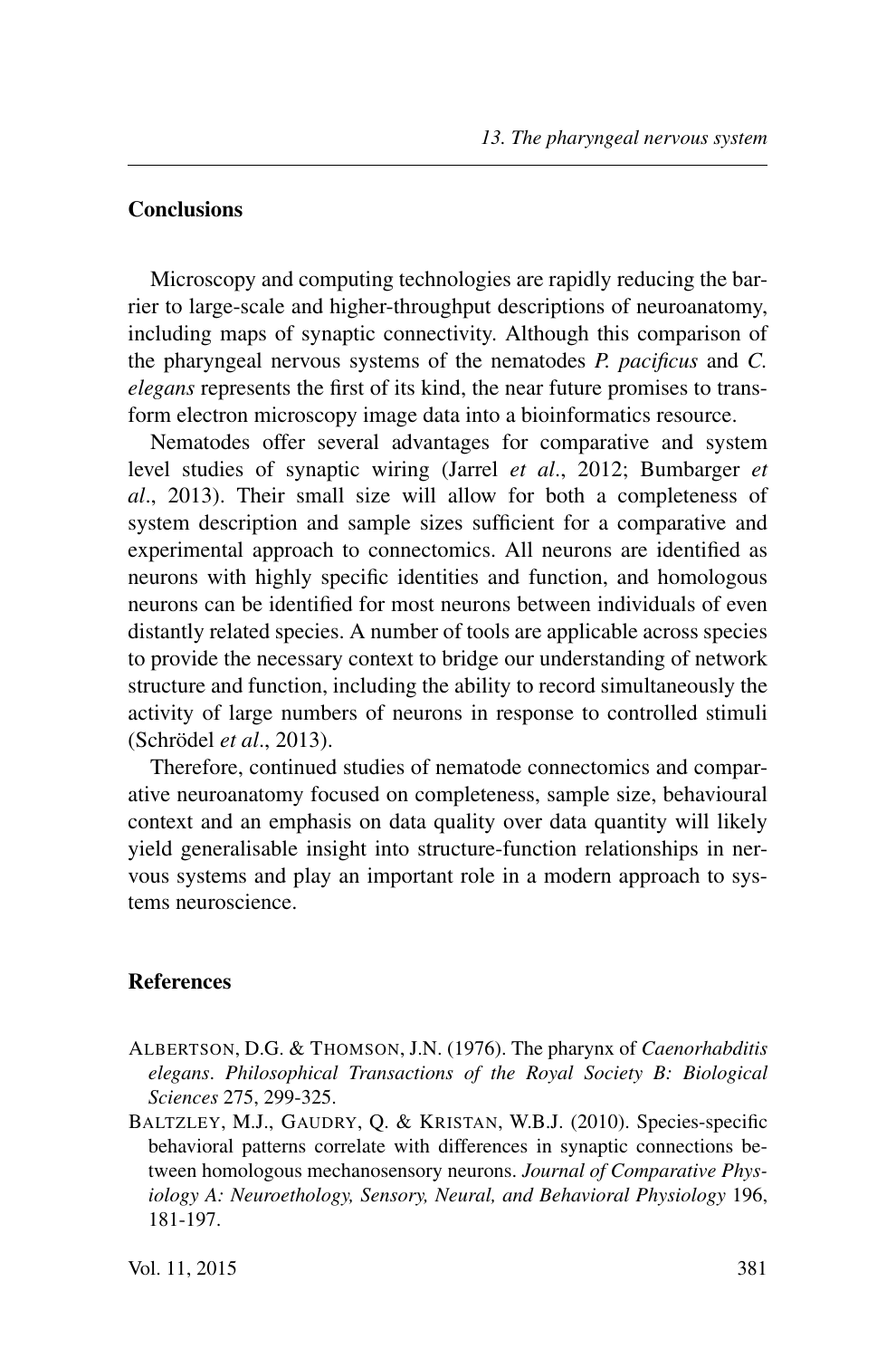- BUMBARGER, D.J., RIEBESELL, M., RODELSPERGER, C. & SOMMER, R.J. (2013). System-wide rewiring underlies behavioral differences in predatory and bacterial-feeding nematodes. *Cell* 152, 109-119.
- CHIANG, J.T., STECIUK, M., SHTONDA, B. & AVERY, L. (2006). Evolution of pharyngeal behaviors and neuronal functions in free-living soil nematodes. *Journal of Experimental Biology* 209, 1859-1873.
- COOK, S., HALL, D. & EMMONS, S. (2014). New understandings of information flow through the *C. elegans* pharynx. *Poster presented at* C. elegans *topic meeting: neuronal development, synaptic function & behavior*, July 7- 10, 2014, Madison, WI, USA.
- COWDEN, C., SITHIGORNGUL, P., BRACKLEY, P., GUASTELLA, J. & STRET-TON, A.O. (1993). Localization and differential expression of FMRFamidelike immunoreactivity in the nematode *Ascaris suum*. *Journal of Comparative Neurology* 333, 455-468.
- DE LEY, P. & BLAXTER, M. (2002). Systematic position and phylogeny. In: Lee, D.L. (Ed.). *The biology of nematodes*. London, UK, Taylor & Francis, pp. 1-30.
- HOSCHITZ, M., BRIGHT, M. & OTT, J.A. (2001). Ultrastructure and reconstruction of the pharynx of *Leptonemella juliae* (Nematoda, Adenophorea). *Zoomorphology* 121, 95-107.
- JARRELL, T.A., WANG, Y., BLONIARZ, A.E., BRITTIN, C.A., XU, M., THOMSON, J.N., ALBERTSON, D.G., HALL, D.H. & EMMONS, S.W. (2012). The connectome of a decision-making neural network. *Science* 337, 437-444.
- JOHNSON, C.D., REINITZ, C.A., SITHIGORNGUL, P. & STRETTON, A.O. (1996). Neuronal localization of serotonin in the nematode *Ascaris suum*. *Journal of Comparative Neurology* 367, 352-360.
- KATZ, P.S. & HARRIS-WARRICK, R.M. (1999). The evolution of neuronal circuits underlying species-specific behavior. *Current Opinion in Neurobiology* 9, 628-633.
- NEWCOMB, J.M. & KATZ, P.S. (2009). Different functions for homologous serotonergic interneurons and serotonin in species-specific rhythmic behaviours. *Proceedings of the Royal Society B: Biological Sciences* 276, 99- 108.
- RAGSDALE, E.J., NGO, P.T., CRUM, J., ELLISMAN, M.H. & BALDWIN, J.G. (2011). Reconstruction of the pharyngeal corpus of *Aphelenchus avenae* (Nematoda: Tylenchomorpha), with implications for phylogenetic congruence. *Zoological Journal of the Linnean Society* 161, 1-30.
- RAO, V.T., FORRESTER, S.G., KELLER, K. & PRICHARD, R.K. (2010). Localization of serotonin and dopamine in *Haemonchus contortus*. *International Journal for Parasitology* 41, 249-254.
- RIVARD, L., SRINIVASAN, J., STONE, A., OCHOA, S., STERNBERG, P.W. & LOER, C.M. (2010). A comparison of experience-dependent locomotory be-